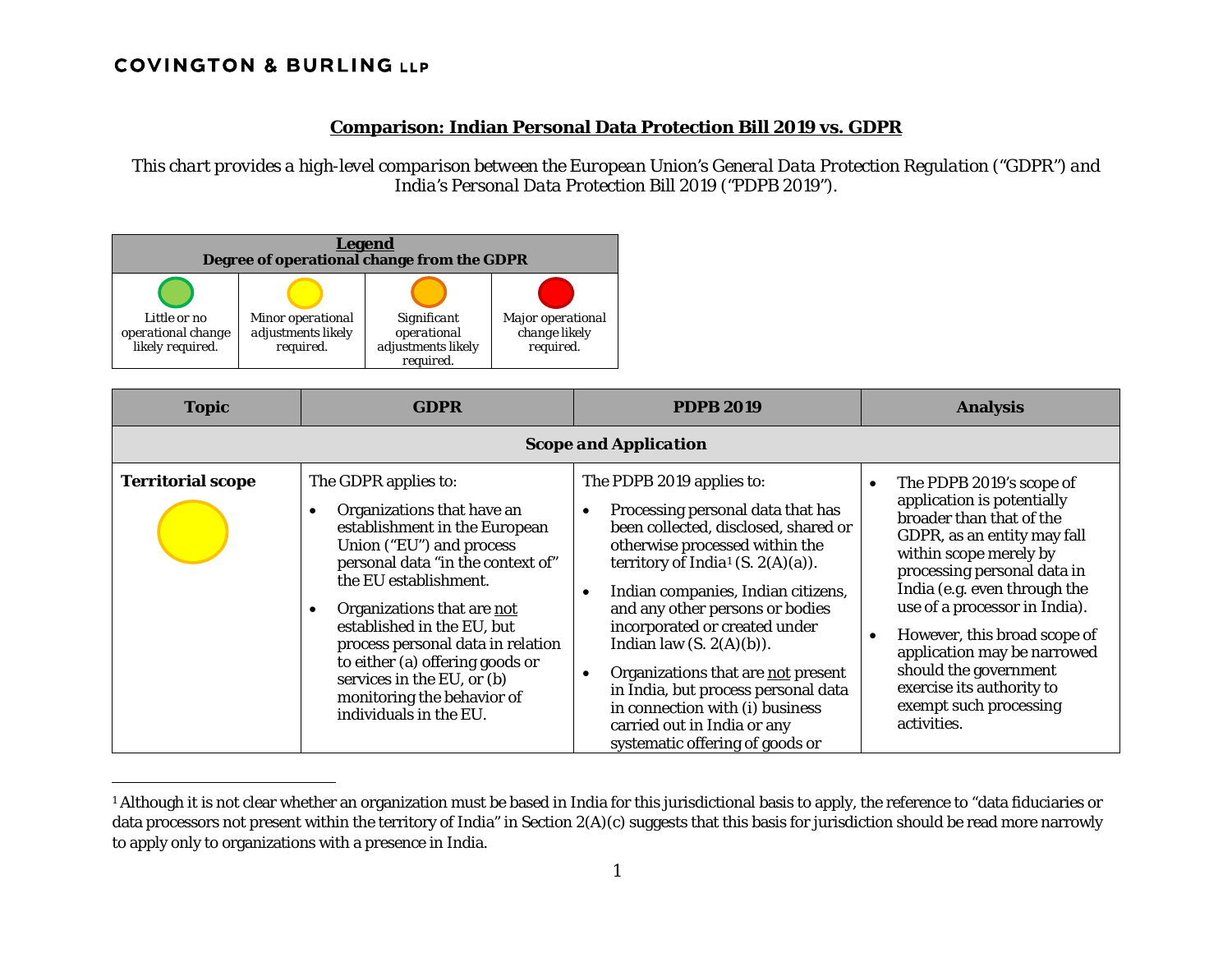| <b>Topic</b>                | <b>GDPR</b>                                                                                                                                                                                                                                                                                                                                                                                            | <b>PDPB 2019</b>                                                                                                                                                                                                                                                                                                                                                                                                                                                                                                                                                                                                                                                    | <b>Analysis</b>                                                                                                                                                                                                                                                                                                                                                                |
|-----------------------------|--------------------------------------------------------------------------------------------------------------------------------------------------------------------------------------------------------------------------------------------------------------------------------------------------------------------------------------------------------------------------------------------------------|---------------------------------------------------------------------------------------------------------------------------------------------------------------------------------------------------------------------------------------------------------------------------------------------------------------------------------------------------------------------------------------------------------------------------------------------------------------------------------------------------------------------------------------------------------------------------------------------------------------------------------------------------------------------|--------------------------------------------------------------------------------------------------------------------------------------------------------------------------------------------------------------------------------------------------------------------------------------------------------------------------------------------------------------------------------|
|                             |                                                                                                                                                                                                                                                                                                                                                                                                        | services to individuals in India, or<br>(ii) an activity that involves<br>profiling individuals in India (S.<br>$2(A)(c)$ .                                                                                                                                                                                                                                                                                                                                                                                                                                                                                                                                         |                                                                                                                                                                                                                                                                                                                                                                                |
|                             |                                                                                                                                                                                                                                                                                                                                                                                                        | <b>Note:</b> The Central Government is<br>permitted to exempt any data<br>processor (or class thereof) from the<br>scope of the PDPB 2019 in the context<br>of outsourced services, where (a) the<br>processor(s) is contracted by a person<br>or entity outside of India, and (b) the<br>processing relates only to individuals<br>outside of India (S. 37).                                                                                                                                                                                                                                                                                                       |                                                                                                                                                                                                                                                                                                                                                                                |
| <b>Subject-matter scope</b> | Applies to:<br>Personal data -- anonymous data<br>is out of scope.<br>Automated processing or non-<br>$\bullet$<br>automated processing where<br>personal data forms part of a<br>filing system.<br>Does not apply to:<br>Personal data processed by<br>natural persons for purely<br>personal or household purposes.<br>Processing by law enforcement<br>$\bullet$<br>and national security agencies. | Applies to:<br>Personal data -- anonymous data is<br>$\bullet$<br>generally out of scope, except that<br>the Central Government may<br>direct organizations to disclose<br>"anonymized" personal data or<br>"non-personal data."<br>Does not apply to:<br>Personal data processed by natural<br>persons for purely personal or<br>domestic purposes, or for<br>journalistic purposes (pursuant to<br>a code of ethics) -- except that data<br>security requirements continue to<br>apply.<br>Processing by law enforcement and<br>national security agencies, as well<br>as by courts or tribunals (to the<br>extent necessary to exercise a<br>judicial function). | The PDPB 2019 grants the<br>$\bullet$<br>government broad authority to<br>compel the disclosure of<br>information that does not<br>constitute personal data.<br><b>Exemptions for the</b><br>$\bullet$<br>prevention/detection of<br>criminal activity are not<br>limited to law enforcement<br>agencies and could apply to<br>any organization engaged in<br>such processing. |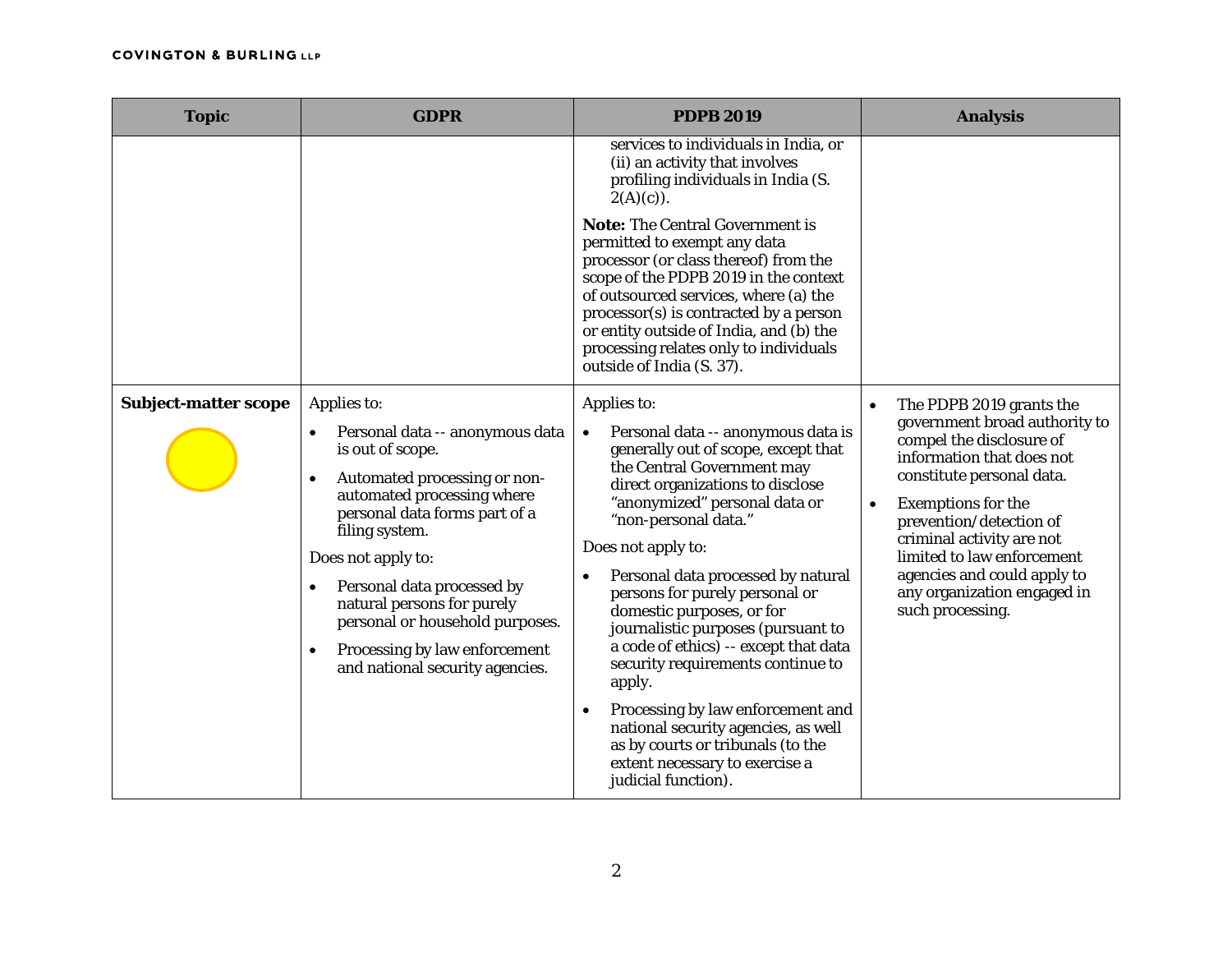<span id="page-2-0"></span>

| <b>Topic</b>                          | <b>GDPR</b>                                                                                                                                                                                                                                                                                  | <b>PDPB 2019</b>                                                                                                                                                                                                                                                                                                                                                                                                                                       | <b>Analysis</b>                                                                                                                                                                                                                                                                                                                                                                                                                                                                                                                                                                                                                                                                                                                      |
|---------------------------------------|----------------------------------------------------------------------------------------------------------------------------------------------------------------------------------------------------------------------------------------------------------------------------------------------|--------------------------------------------------------------------------------------------------------------------------------------------------------------------------------------------------------------------------------------------------------------------------------------------------------------------------------------------------------------------------------------------------------------------------------------------------------|--------------------------------------------------------------------------------------------------------------------------------------------------------------------------------------------------------------------------------------------------------------------------------------------------------------------------------------------------------------------------------------------------------------------------------------------------------------------------------------------------------------------------------------------------------------------------------------------------------------------------------------------------------------------------------------------------------------------------------------|
|                                       |                                                                                                                                                                                                                                                                                              | Processing in the interests of<br>$\bullet$<br>prevention, detection,<br>investigation and prosecution of<br>any offense or any other<br>contravention of law.                                                                                                                                                                                                                                                                                         |                                                                                                                                                                                                                                                                                                                                                                                                                                                                                                                                                                                                                                                                                                                                      |
| <b>Definition of</b><br>personal data | Personal data is any information<br>relating to an identified or<br>identifiable natural person (data<br>subject); an identifiable natural<br>person is one who can be<br>identified, directly or indirectly,<br>taking into account "all of the<br>means reasonably likely to be<br>used."2 | Personal data is data about or<br>$\bullet$<br>relating to a natural person who is<br>directly or indirectly identifiable,<br>having regard to any characteristic,<br>trait, attribute or any other feature<br>of the identity of such natural<br>person, whether online or offline,<br>or any combination of such<br>features with any other<br>information, and shall include any<br>inference drawn from such data for<br>the purpose of profiling. | The definition of personal data<br>under the PDPB 2019 is broader<br>than the corresponding GDPR<br>definition:<br>The GDPR concept of personal<br>$\bullet$<br>data takes into account the<br>reasonable likelihood that an<br>individual will be identifiable.<br>This flexibility does not appear<br>in the PDPB 2019.<br>Inferences are expressly within<br>$\bullet$<br>scope of the definition of<br>personal data under the PDPB<br>2019, where they are derived<br>from personal data for<br>profiling purposes. Under the<br>GDPR, inferences may be<br>personal data to the extent<br>they relate to an identifiable<br>individual, but not all<br>inferences derived from<br>personal data will also be<br>personal data. |

 $\overline{a}$ 

<sup>2</sup> *See* GDPR, Recital 26.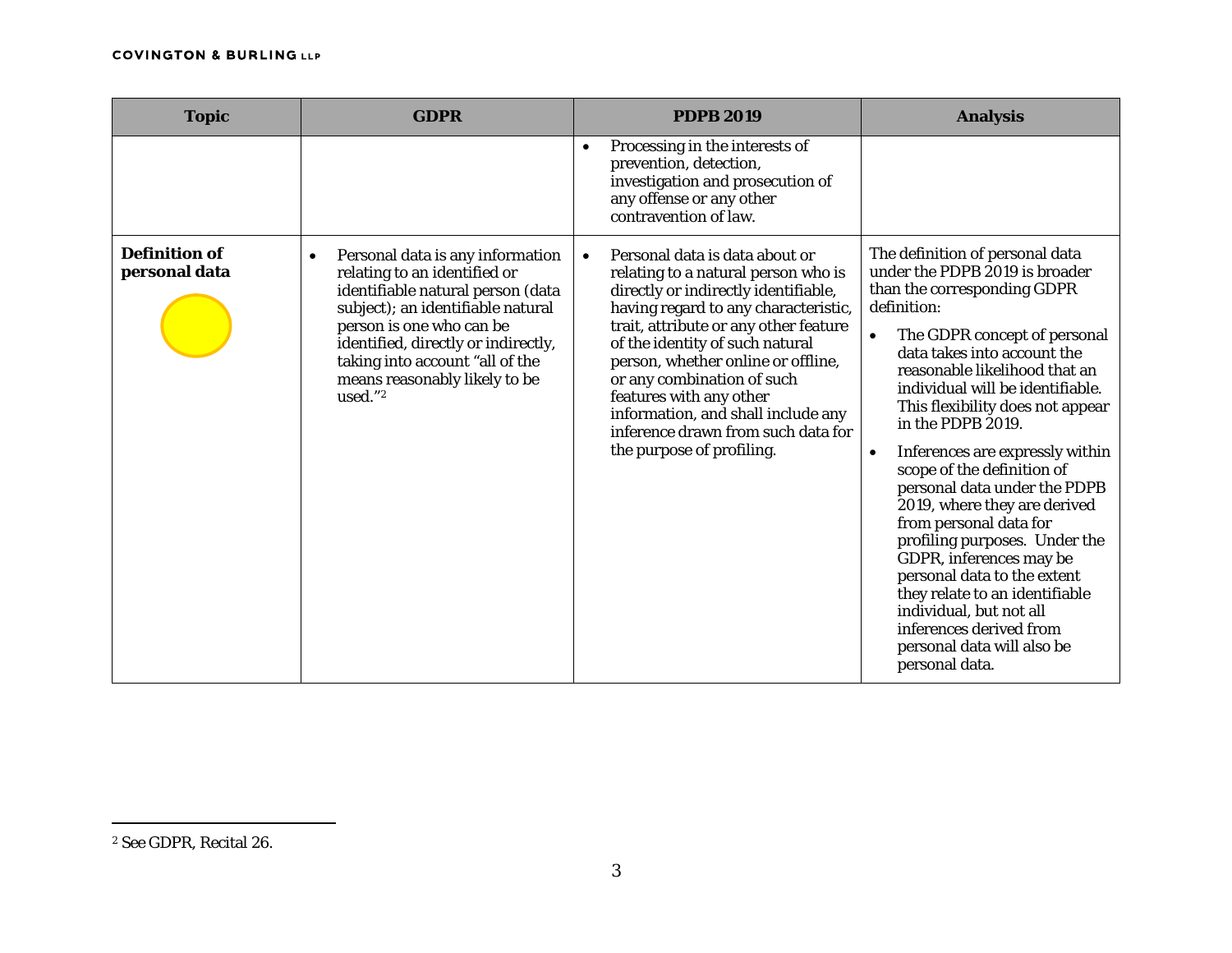| <b>Topic</b>                                       | <b>GDPR</b>                                                                                                                                                                                                                                                                                                                                                                                                                                                                                                                                                                           | <b>PDPB 2019</b>                                                                                                                                                                                                                                                                                                                                                                                                                                                                                                                                                                                                                                                                                        | <b>Analysis</b>                                                                                                                                                                                                                                                                                                                                                                                                                                                                                                                                                                                                                                                 |
|----------------------------------------------------|---------------------------------------------------------------------------------------------------------------------------------------------------------------------------------------------------------------------------------------------------------------------------------------------------------------------------------------------------------------------------------------------------------------------------------------------------------------------------------------------------------------------------------------------------------------------------------------|---------------------------------------------------------------------------------------------------------------------------------------------------------------------------------------------------------------------------------------------------------------------------------------------------------------------------------------------------------------------------------------------------------------------------------------------------------------------------------------------------------------------------------------------------------------------------------------------------------------------------------------------------------------------------------------------------------|-----------------------------------------------------------------------------------------------------------------------------------------------------------------------------------------------------------------------------------------------------------------------------------------------------------------------------------------------------------------------------------------------------------------------------------------------------------------------------------------------------------------------------------------------------------------------------------------------------------------------------------------------------------------|
|                                                    |                                                                                                                                                                                                                                                                                                                                                                                                                                                                                                                                                                                       |                                                                                                                                                                                                                                                                                                                                                                                                                                                                                                                                                                                                                                                                                                         | The PDPB 2019 grants the<br>DPA wide latitude to define a<br>process of anonymization that<br>would take data outside the<br>scope of the PDPB 2019, which<br>could either narrow or<br>broaden the scope of the<br>definition of personal data.                                                                                                                                                                                                                                                                                                                                                                                                                |
| <b>Definition of</b><br>sensitive personal<br>data | "Special categories of personal data"<br>is defined as personal data revealing:<br>Racial or ethnic origin;<br>$\bullet$<br>Political opinions, religious or<br>$\bullet$<br>philosophical beliefs;<br>Trade union membership;<br>$\bullet$<br>Genetic data;<br>Biometric data (for the purpose<br>of uniquely identifying a natural<br>person);<br>Health; or<br>Sex life or sexual orientation.<br>Personal data relating to criminal<br>convictions and offenses, while not<br>special category data, is subject to<br>distinct rules defined by EU or<br><b>Member State law.</b> | "Sensitive personal data" is defined as<br>personal data which may reveal, be<br>related to, or constitute:<br>Financial data;<br>$\bullet$<br>Health data;<br>$\bullet$<br>Official identifier;<br>Sex life;<br>Sexual orientation;<br>$\bullet$<br>Biometric data (which as defined,<br>includes the concept of being used<br>to uniquely identify an individual);<br>Genetic data;<br>Transgender or intersex status;<br>Caste or tribe; or<br>Religious or political belief or<br>affiliation.<br>The PDPB 2019 permits the<br>government (in consultation with the<br>Data Protection Authority ("DPA")) to<br>define additional categories of<br>sensitive personal data, taking into<br>account: | In general, there is significant<br>overlap between the way sensitive<br>data is defined under each<br>framework, but the definition of<br>sensitive data is broader under the<br><b>PDPB 2019:</b><br>The PDPB 2019 includes<br>"financial data" within the<br>scope of sensitive data; and<br>The PDPB 2019 allows the<br>$\bullet$<br>government to define<br>additional categories of<br>sensitive data, whereas the list<br>of categories under the GDPR<br>is finite.<br>One exception is that the GDPR<br>provides for additional rules for<br>processing criminal convictions<br>and offenses data, but the PDPB<br>2019 includes no similar provision. |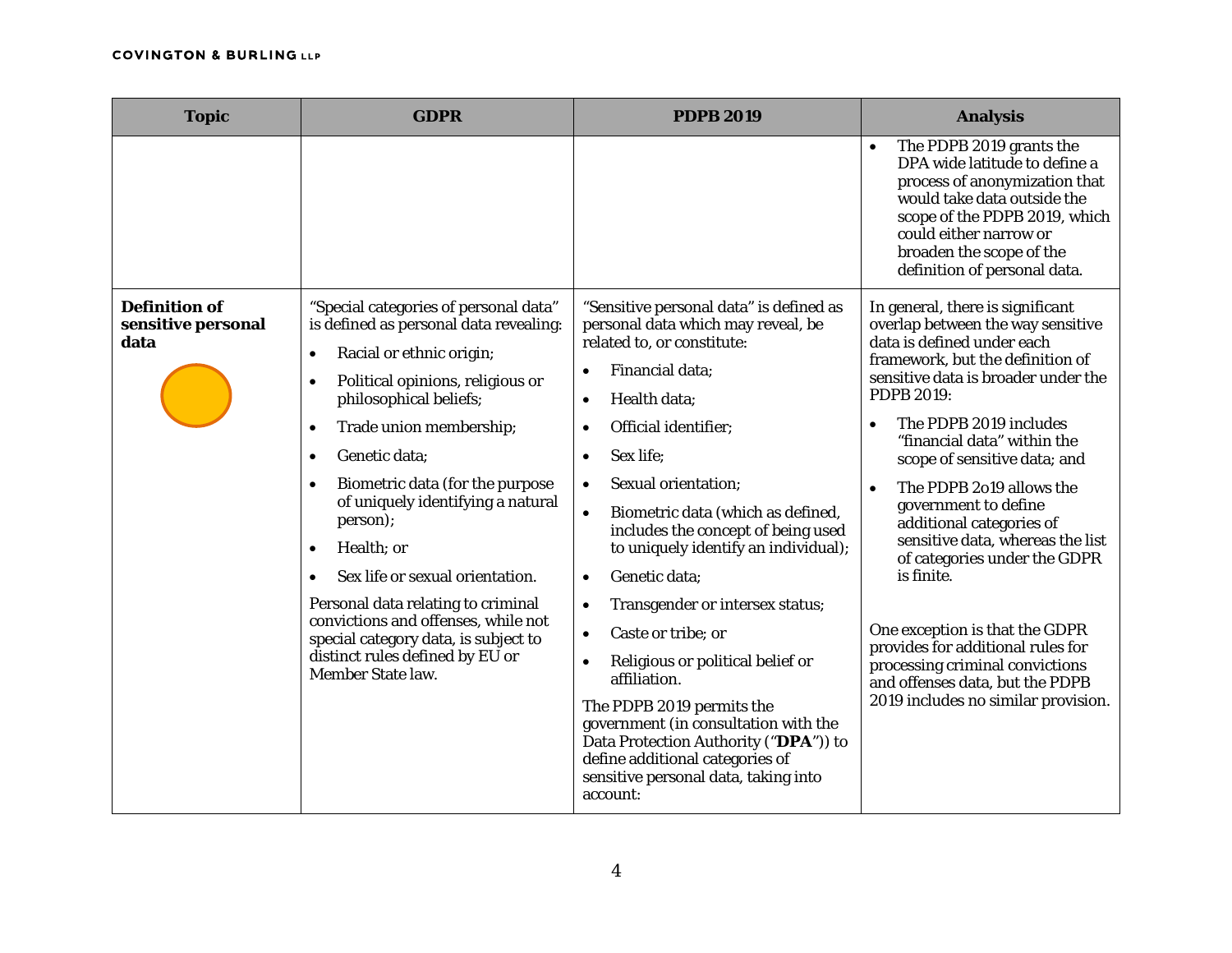| <b>Topic</b>              | <b>GDPR</b>                                                                                                                                                                                                                                                                                                                                                                                                                                                               | <b>PDPB 2019</b>                                                                                                                                                                                                                                                                                                                                                                                                                                                                      | <b>Analysis</b>                                                                                                                                                                                                                                                                                                                                                                      |
|---------------------------|---------------------------------------------------------------------------------------------------------------------------------------------------------------------------------------------------------------------------------------------------------------------------------------------------------------------------------------------------------------------------------------------------------------------------------------------------------------------------|---------------------------------------------------------------------------------------------------------------------------------------------------------------------------------------------------------------------------------------------------------------------------------------------------------------------------------------------------------------------------------------------------------------------------------------------------------------------------------------|--------------------------------------------------------------------------------------------------------------------------------------------------------------------------------------------------------------------------------------------------------------------------------------------------------------------------------------------------------------------------------------|
|                           |                                                                                                                                                                                                                                                                                                                                                                                                                                                                           | The risk of significant harm that<br>could result from processing such<br>data (including harms to a<br>discernible class);<br>Any expectations of confidentiality<br>attached to the data; and<br>The adequacy of protections<br>afforded by the provisions<br>applicable to ordinary personal<br>data.                                                                                                                                                                              |                                                                                                                                                                                                                                                                                                                                                                                      |
| <b>Relevant parties</b>   | Controller: the natural or legal<br>$\bullet$<br>person, public authority, agency<br>or other body which, alone or<br>jointly with others, determines<br>the purposes and means of the<br>processing of personal data.<br>Processor: a natural or legal<br>$\bullet$<br>person, public authority, agency<br>or other body which processes<br>personal data on behalf of the<br>controller.<br>Data subject: an identified or<br>$\bullet$<br>identifiable natural person. | Data fiduciary: any person,<br>including the State, a company,<br>any juristic entity or any individual<br>who alone or in conjunction with<br>others determines the purpose and<br>means of processing of personal<br>data.<br>Data processor: any person,<br>including the State, a company,<br>any juristic entity or any<br>individual, who processes personal<br>data on behalf of a data fiduciary.<br>Data principal: the natural person<br>to whom the personal data relates. | The definitions of the relevant<br>$\bullet$<br>parties generally align, despite<br>the use of different terms for<br>functionally similar concepts.<br>Although use of the term<br>$\bullet$<br>"fiduciary" may imply the<br>existence of a duty of care<br>and/or loyalty, no such duty is<br>expressly provided (except<br>within the provisions relating<br>to children's data). |
|                           |                                                                                                                                                                                                                                                                                                                                                                                                                                                                           | <b>Lawfulness of Processing</b>                                                                                                                                                                                                                                                                                                                                                                                                                                                       |                                                                                                                                                                                                                                                                                                                                                                                      |
| <b>General principles</b> | The GDPR sets out seven principles<br>in Article 5:<br>Lawfulness, fairness and<br>transparency;<br><b>Purpose limitation;</b><br>$\bullet$<br>Data minimisation;<br>$\bullet$<br>Accuracy;                                                                                                                                                                                                                                                                               | The PDPB 2019 does not refer to<br>"principles," but a number of<br>provisions impose similar<br>requirements:<br>Personal data may not be<br>processed by any person "except<br>for any specific, clear and lawful<br>purpose" (S. 4).                                                                                                                                                                                                                                               | At a high level, there is a<br>$\bullet$<br>significant degree of<br>conversion between the two<br>frameworks.<br>With respect to lawfulness of<br>$\bullet$<br>processing, as discussed<br>below, the PDPB 2019 places<br>greater emphasis on the role of<br>consent -- however, consent                                                                                            |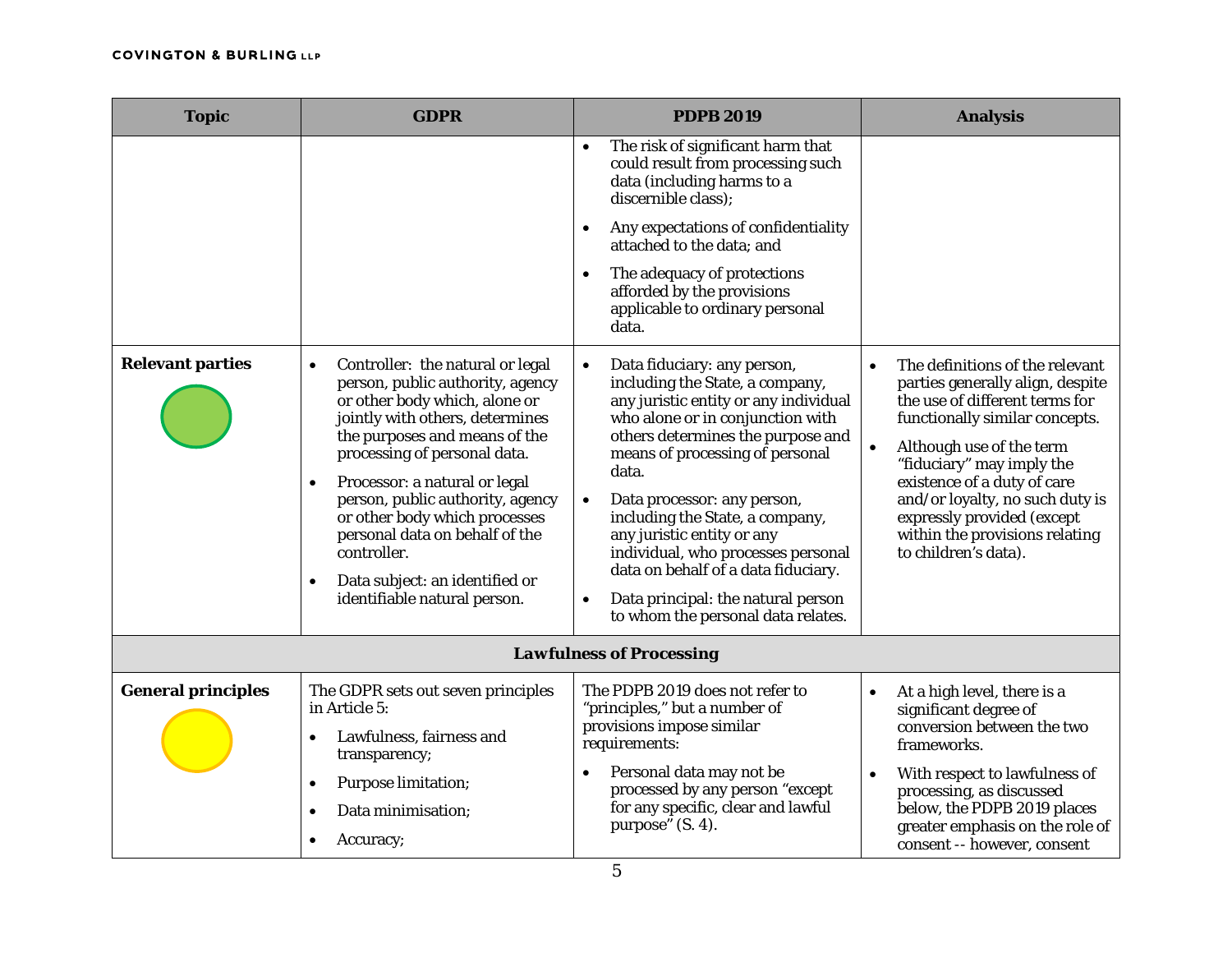| <b>Topic</b> | <b>GDPR</b>                                                                                    | <b>PDPB 2019</b>                                                                                                                                                                                                                                                                                                                                                                                                                                                                                                                                                                                                                                                                                                                                                                                                                                                                                                                                                                                                                                                                                                                                                                                                                                                                                                                                                                                   | <b>Analysis</b>                                                                                                                                                                                                                                                                                                                                                                                                                                                                                                                                                                                                                                                                                                                                                                                                                                                        |
|--------------|------------------------------------------------------------------------------------------------|----------------------------------------------------------------------------------------------------------------------------------------------------------------------------------------------------------------------------------------------------------------------------------------------------------------------------------------------------------------------------------------------------------------------------------------------------------------------------------------------------------------------------------------------------------------------------------------------------------------------------------------------------------------------------------------------------------------------------------------------------------------------------------------------------------------------------------------------------------------------------------------------------------------------------------------------------------------------------------------------------------------------------------------------------------------------------------------------------------------------------------------------------------------------------------------------------------------------------------------------------------------------------------------------------------------------------------------------------------------------------------------------------|------------------------------------------------------------------------------------------------------------------------------------------------------------------------------------------------------------------------------------------------------------------------------------------------------------------------------------------------------------------------------------------------------------------------------------------------------------------------------------------------------------------------------------------------------------------------------------------------------------------------------------------------------------------------------------------------------------------------------------------------------------------------------------------------------------------------------------------------------------------------|
|              | Storage limitation;<br>$\bullet$<br>Integrity and confidentiality; and<br>٠<br>Accountability. | Personal data must be processed<br>$\bullet$<br>"in a fair and reasonable manner<br>and ensure the privacy of the data<br>principal" $(S. 5(a))$ .<br>Personal data must be processed<br>$\bullet$<br>"for the purpose consented to by<br>the data principal or which is<br>incidental to or connected with<br>such purpose, and which the data<br>principal would reasonably expect<br>that such personal data shall be<br>used for, having regard to the<br>purpose, and in the context and<br>circumstances in which the<br>personal data was collected" (S.<br>$5(b)$ ).<br>Personal data must be "collected<br>$\bullet$<br>only to the extent that is necessary<br>for the purposes of processing of<br>such personal data" (S. 6).<br>Data fiduciaries must "take<br>$\bullet$<br>necessary steps to ensure that the<br>personal data processed is<br>complete, accurate, not misleading<br>and updated, having regard to the<br>purpose for which it is processed,"<br>taking into account whether (a) the<br>data is likely to be used to make a<br>decision about the data principal,<br>(b) the data is likely to be<br>disclosed, or (c) is kept in a form<br>that distinguishes facts from<br>opinions or personal assessments<br>(S. 8).<br>Data fiduciaries may "not retain<br>any personal data beyond the<br>period necessary to satisfy the<br>purpose for which it is processed | under the PDPB 2019 is more<br>closely linked to transparency<br>than GDPR's concept of<br>consent, which emphasizes<br>specific and meaningful<br>control.<br>The PDPB 2019's accuracy<br>$\bullet$<br>requirements are more specific<br>than those under GDPR -- in<br>particular, these require<br>accuracy to be assessed in<br>relation to a number of factors,<br>including whether the data is a<br>fact or an opinion or<br>assessment.<br>The PDPB 2019's storage<br>$\bullet$<br>limitation provisions are also<br>more specific than those under<br>GDPR:<br>Unlike GDPR which<br>1.<br>permits retaining the<br>data in a form that no<br>longer identifies an<br>individual, the PDPB<br>2019 requires deletion.<br>The PDPB 2019 also<br>2.<br>requires data<br>fiduciaries conduct<br>periodic reviews of<br>whether personal data<br>must be retained. |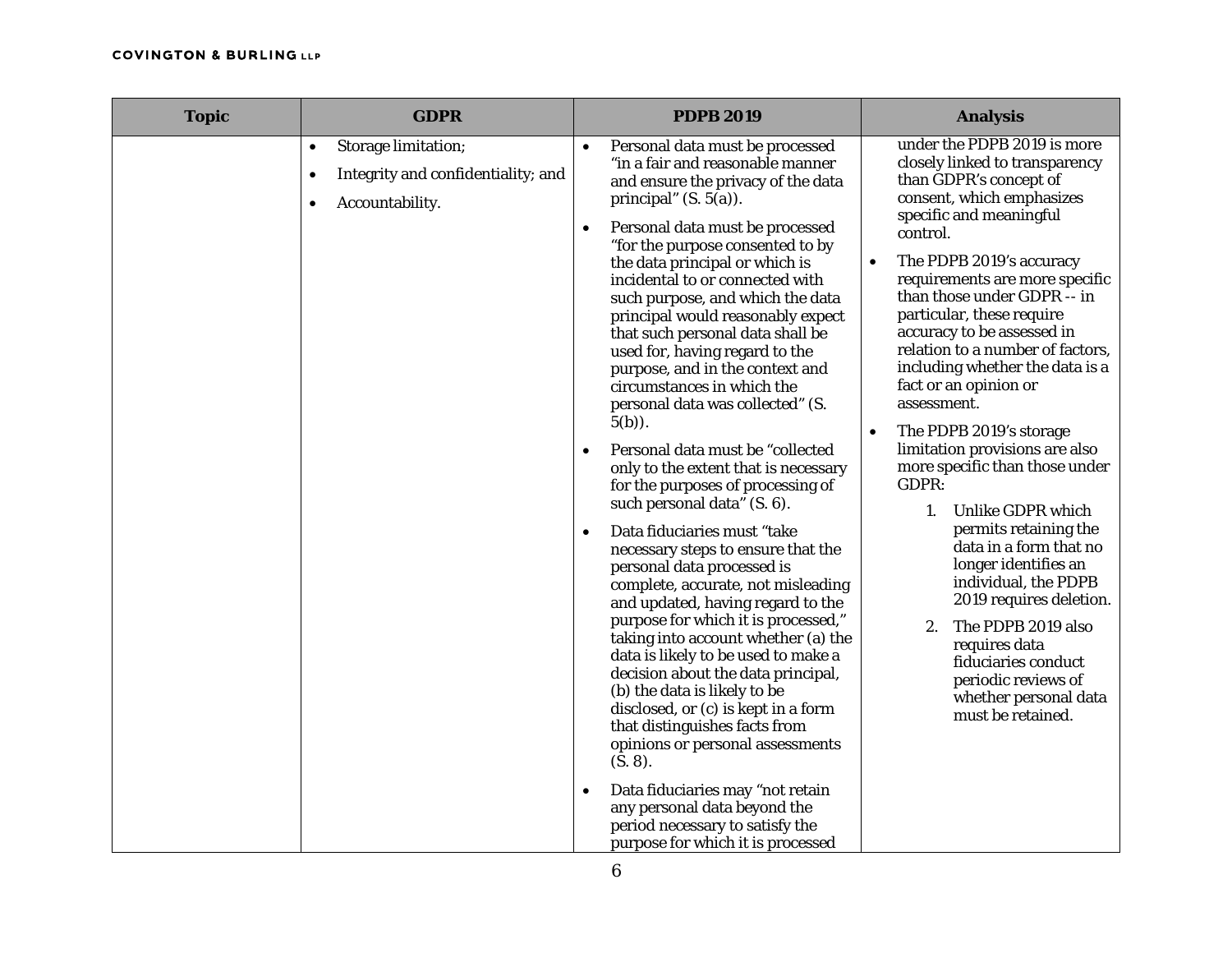| <b>Topic</b>                                                           | <b>GDPR</b>                                                                                                                                                                                                                                                                                   | <b>PDPB 2019</b>                                                                                                                                                                                                                                                                                                                                                                                                                                                                                                                                      | <b>Analysis</b>                                                                                                                                                                                                                                                                                                                                                                                                                                                                          |
|------------------------------------------------------------------------|-----------------------------------------------------------------------------------------------------------------------------------------------------------------------------------------------------------------------------------------------------------------------------------------------|-------------------------------------------------------------------------------------------------------------------------------------------------------------------------------------------------------------------------------------------------------------------------------------------------------------------------------------------------------------------------------------------------------------------------------------------------------------------------------------------------------------------------------------------------------|------------------------------------------------------------------------------------------------------------------------------------------------------------------------------------------------------------------------------------------------------------------------------------------------------------------------------------------------------------------------------------------------------------------------------------------------------------------------------------------|
|                                                                        |                                                                                                                                                                                                                                                                                               | and shall delete the personal data<br>at the end of the processing" in the<br>manner specified by regulations,<br>unless the data principal provides<br>explicit consent or the processing<br>is required by law (S. 9). Data<br>fiduciaries must "undertake<br>periodic review to determine<br>whether it is necessary to retain<br>the personal data in its<br>possession."<br>Data fiduciaries are "responsible<br>for complying with the provisions<br>of this Act in respect of any<br>processing undertaken by it or on<br>its behalf" (S. 10). | The PDPB 2019 does not have<br>$\bullet$<br>a provision analogous to the<br>GDPR's integrity and<br>confidentiality principle, but<br>there are specific provisions<br>governing information<br>security, which are addressed<br>in detail below.                                                                                                                                                                                                                                        |
| <b>Legal Basis for</b><br><b>Processing of</b><br><b>Personal Data</b> | There are six lawful bases for<br>processing personal data, subject to<br><b>Member States adding more:</b><br>Consent:<br>Performance of a contract;<br>$\bullet$<br>Legal obligation;<br>٠<br>Legitimate interests;<br>٠<br>Life protection and vital<br>interests; and<br>Public interest. | There are seven lawful bases for<br>processing personal data:<br>Consent:<br>$\bullet$<br>Legal obligation;<br>Medical emergency involving a<br>threat to life or severe threat to<br>health;<br>Providing medical treatment or<br>health services;<br>Protecting the safety of individuals<br>during a disaster;<br><b>Employment purposes; and</b>                                                                                                                                                                                                  | The PDPB 2019 does not<br>$\bullet$<br>provide for a basis for<br>processing that is necessary for<br>the performance of a contract<br>(although consent is defined<br>less restrictively and may<br>permit processing that is<br>necessary to enter into or<br>perform contracts).<br>The "reasonable purposes"<br>$\bullet$<br>basis under the PDPB 2019 is<br>similar to the GDPR's<br>legitimate interests basis, but<br>is limited to purposes that are<br>specified by regulation. |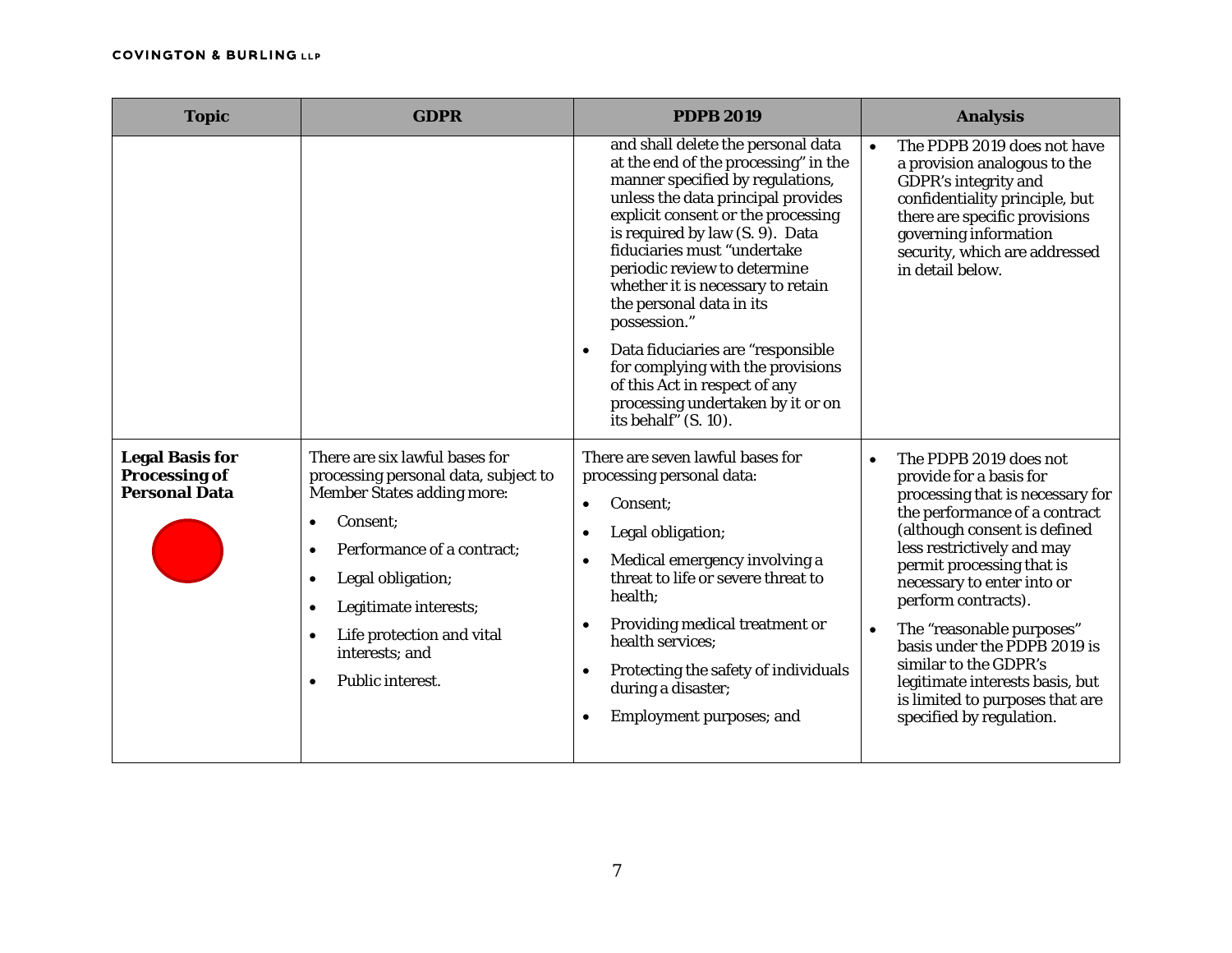| <b>Topic</b>   | <b>GDPR</b>                                                                                                                                                                                                                                                                                                                                                                                                                                                                                                                                                                                                                                                                                                                                                                                 | <b>PDPB 2019</b>                                                                                                                                                                                                                                                                                                                                                                                                                                                                                                                                                                                                       | <b>Analysis</b>                                                                                                                                                                                                                                                                                                                                                                                                                                                                                                                                                                                                                                                                                                                                  |
|----------------|---------------------------------------------------------------------------------------------------------------------------------------------------------------------------------------------------------------------------------------------------------------------------------------------------------------------------------------------------------------------------------------------------------------------------------------------------------------------------------------------------------------------------------------------------------------------------------------------------------------------------------------------------------------------------------------------------------------------------------------------------------------------------------------------|------------------------------------------------------------------------------------------------------------------------------------------------------------------------------------------------------------------------------------------------------------------------------------------------------------------------------------------------------------------------------------------------------------------------------------------------------------------------------------------------------------------------------------------------------------------------------------------------------------------------|--------------------------------------------------------------------------------------------------------------------------------------------------------------------------------------------------------------------------------------------------------------------------------------------------------------------------------------------------------------------------------------------------------------------------------------------------------------------------------------------------------------------------------------------------------------------------------------------------------------------------------------------------------------------------------------------------------------------------------------------------|
|                |                                                                                                                                                                                                                                                                                                                                                                                                                                                                                                                                                                                                                                                                                                                                                                                             | "Reasonable purposes" as may be<br>specified by regulations, including<br>for preventing or detecting<br>unlawful activity, whistleblowing,<br>mergers and acquisitions, network<br>and information security, credit<br>scoring, recovery of debt, the<br>operation of search engines, or<br>processing of publicly available<br>personal data.                                                                                                                                                                                                                                                                        | Additional bases for health<br>$\bullet$<br>and safety and for employment<br>purposes under the PDPB<br>2019 may have been justified<br>under the GDPR's broader<br>legitimate interests or public<br>interests bases, which do not<br>appear under the PDPB 2019.                                                                                                                                                                                                                                                                                                                                                                                                                                                                               |
| <b>Consent</b> | The GDPR imposes a number of<br>requirements for obtaining valid<br>consent:<br>Consent must be freely-given,<br>$\bullet$<br>specific and informed;<br>It must be granted by an<br>$\bullet$<br>unambiguous affirmative action;<br>Generally, provision of a service<br>$\bullet$<br>cannot be made conditional on<br>obtaining consent for processing<br>that is not necessary for the<br>service;<br>A request for consent must be<br>$\bullet$<br>distinct from any other terms<br>and conditions;<br><b>Consent for separate processing</b><br>$\bullet$<br>purposes must be provided<br>separately; and<br>Individuals have the right to<br>$\bullet$<br>withdraw consent at any time<br>"without detriment" and it<br>should be as easy to withdraw<br>consent as it was to give it. | Under the PDPB 2019, valid consent<br>must be:<br>Free, taking into account whether<br>$\bullet$<br>it complies with Indian contract<br>law requirements (i.e. freedom<br>from coercion, undue influence,<br>fraud, misrepresentation or<br>mistake);<br>Informed (in accordance with the<br>$\bullet$<br>provisions on transparency);<br>Specific;<br>$\bullet$<br>Clear, taking into account whether<br>it is indicated by a meaningful<br>affirmative action under the<br>circumstances; and<br>Capable of being withdrawn,<br>taking into account the<br>comparative ease of withdrawing<br>and providing consent. | The PDPB 2019 definition of<br>consent is considerably more<br>flexible than that under the GDPR<br>and incorporates elements of the<br>GDPR's "contractual necessity"<br>basis:<br>The standard for freely-given<br>matches a contractual<br>standard under the PDPB<br>2019, rather than the GDPR's<br>more stringent "without<br>detriment" standard.<br>There's an argument that<br>$\bullet$<br>consent would be considered<br>"informed" as long as a privacy<br>notice is made available and<br>that it is not necessary (in all<br>cases) to provide the request<br>for consent separately from the<br>privacy notice or other terms.<br>'Specificity' is defined by<br>$\bullet$<br>reference to what the data<br>subject would expect. |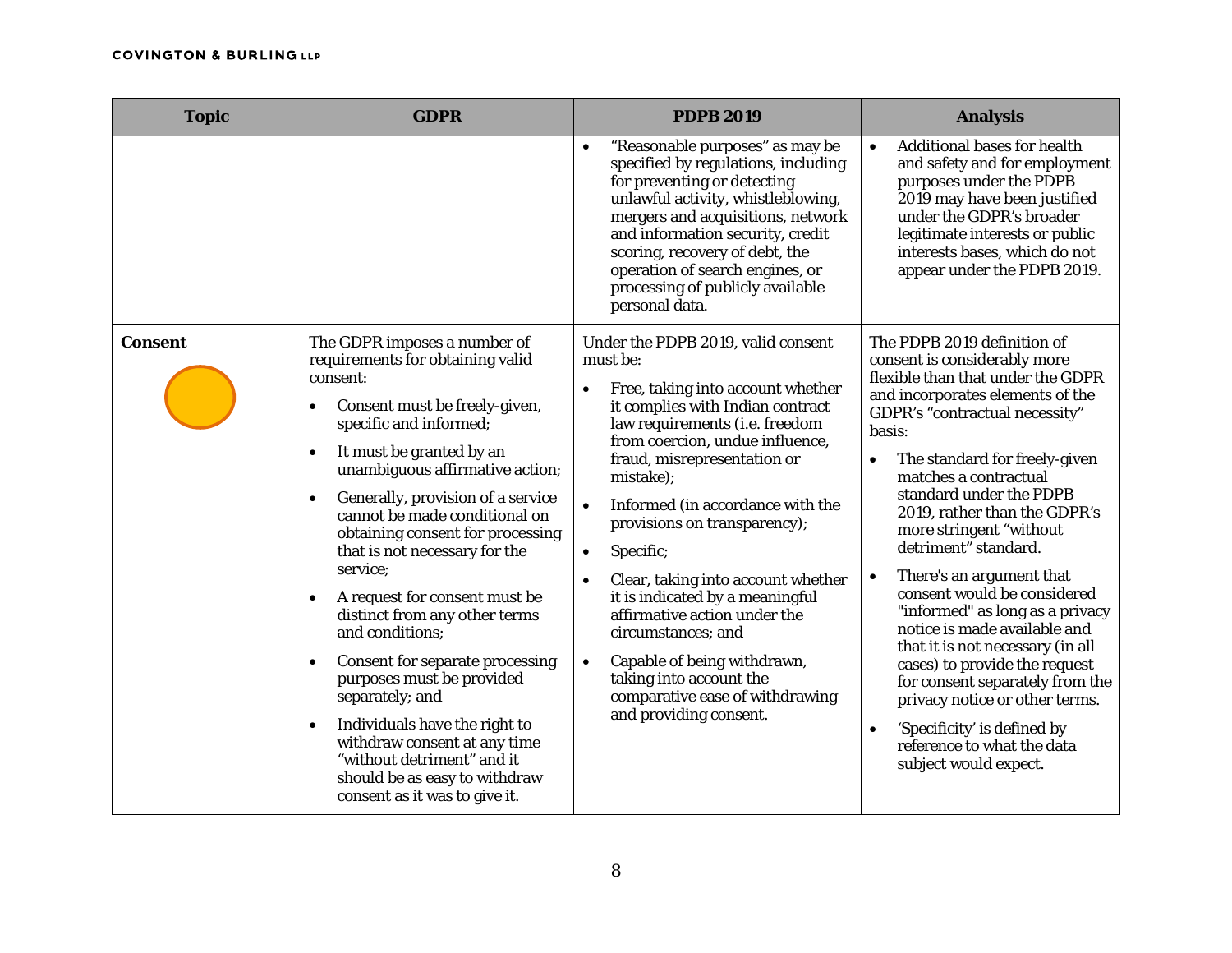| <b>Topic</b>                | <b>GDPR</b>                                                                                                                                                                                                                                                                                                                                                                                                                                                                                        | <b>PDPB 2019</b>                                                                                                                                                                                                                                                                                                                                                                                                                                                                                                         | <b>Analysis</b>                                                                                                                                                                                                                                                                                                                                                                                                                                                                                                 |
|-----------------------------|----------------------------------------------------------------------------------------------------------------------------------------------------------------------------------------------------------------------------------------------------------------------------------------------------------------------------------------------------------------------------------------------------------------------------------------------------------------------------------------------------|--------------------------------------------------------------------------------------------------------------------------------------------------------------------------------------------------------------------------------------------------------------------------------------------------------------------------------------------------------------------------------------------------------------------------------------------------------------------------------------------------------------------------|-----------------------------------------------------------------------------------------------------------------------------------------------------------------------------------------------------------------------------------------------------------------------------------------------------------------------------------------------------------------------------------------------------------------------------------------------------------------------------------------------------------------|
|                             |                                                                                                                                                                                                                                                                                                                                                                                                                                                                                                    |                                                                                                                                                                                                                                                                                                                                                                                                                                                                                                                          | There does not seem to be a<br>$\bullet$<br>concrete requirement to ask<br>consent for separate purposes<br>separately.                                                                                                                                                                                                                                                                                                                                                                                         |
|                             |                                                                                                                                                                                                                                                                                                                                                                                                                                                                                                    |                                                                                                                                                                                                                                                                                                                                                                                                                                                                                                                          | A data fiduciary may be<br>$\bullet$<br>permitted to penalize the data<br>principal for withdrawing<br>consent without a "valid<br>reason" $(S. 11(6))$ .                                                                                                                                                                                                                                                                                                                                                       |
|                             |                                                                                                                                                                                                                                                                                                                                                                                                                                                                                                    |                                                                                                                                                                                                                                                                                                                                                                                                                                                                                                                          | S. 11(4) suggests that provision<br>of a service can be made<br>conditional on consent where<br>the processing is "necessary<br>for that purpose."                                                                                                                                                                                                                                                                                                                                                              |
| <b>Legitimate interests</b> | Processing is permitted, without<br>$\bullet$<br>consent, where it is necessary for<br>the controller's (or a third<br>party's) legitimate interests and<br>provided such interests are not<br>overridden by the rights and<br>interests of the data subject.<br>It is the controller's<br>$\bullet$<br>responsibility to determine<br>whether the interests it pursues<br>under this basis are legitimate<br>and proportionate, and<br>controllers are expected to<br>document their assessments. | The PDPB 2019 permits the DPA to<br>specify "reasonable purposes" for<br>processing.<br>In defining these reasonable purposes,<br>the DPA must take into consideration:<br>The interests of the data fiduciary<br>$\bullet$<br>or any public interests;<br>Whether the data fiduciary can<br>reasonably be expected to obtain<br>consent for the processing;<br>The effect of the processing on the<br>rights of data principals; and<br>The data principal's reasonable<br>$\bullet$<br>expectations under the context. | The PDPB 2019 is significantly<br>$\bullet$<br>more stringent than the GDPR<br>in that it assigns responsibility<br>for defining reasonable<br>purposes to the DPA rather<br>than to the controller/data<br>fiduciary.<br>The factors the DPA must<br>$\bullet$<br>consider under the PDPB 2019<br>are generally similar to those<br>enumerated under guidance by<br>EU regulators, but there is no<br>requirement for the DPA to<br>enumerate any or all of the<br>reasonable purposes set out in<br>the bill. |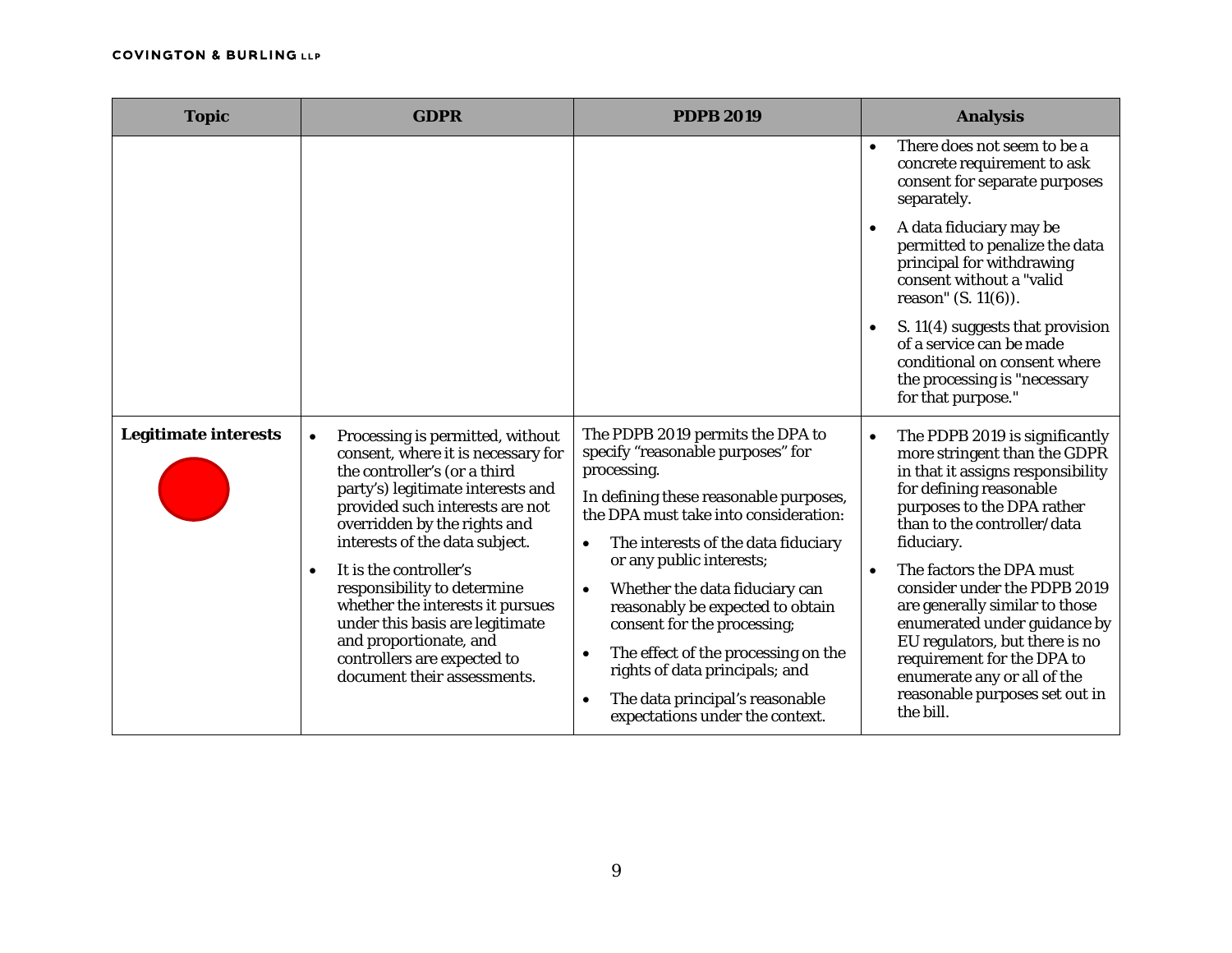| <b>Topic</b>                                                           | <b>GDPR</b>                                                                                                                                                                                                                                                                                                                                                                                                                                                                                                                                                            | <b>PDPB 2019</b>                                                                                                                                                                                                                                                                                                                                                                                                                                                                                                                                               | <b>Analysis</b>                                                                                                                                                                                                                                                                                                                                                                                                                                                                                                             |
|------------------------------------------------------------------------|------------------------------------------------------------------------------------------------------------------------------------------------------------------------------------------------------------------------------------------------------------------------------------------------------------------------------------------------------------------------------------------------------------------------------------------------------------------------------------------------------------------------------------------------------------------------|----------------------------------------------------------------------------------------------------------------------------------------------------------------------------------------------------------------------------------------------------------------------------------------------------------------------------------------------------------------------------------------------------------------------------------------------------------------------------------------------------------------------------------------------------------------|-----------------------------------------------------------------------------------------------------------------------------------------------------------------------------------------------------------------------------------------------------------------------------------------------------------------------------------------------------------------------------------------------------------------------------------------------------------------------------------------------------------------------------|
|                                                                        |                                                                                                                                                                                                                                                                                                                                                                                                                                                                                                                                                                        | Reasonable purposes may include<br>certain specified activities, such as<br>fraud prevention, information security,<br>M&A, recovering debt and processing<br>publicly available personal data<br>(among others), and the DPA may<br>enumerate others not provided in the<br>bill.                                                                                                                                                                                                                                                                             | Organizations tend to rely on<br>legitimate interests under<br>GDPR for a wide range of<br>activities that are not<br>enumerated in the PDPB 2019,<br>including marketing and<br>product development and<br>improvement.<br>The fact that the DPA must<br>consider whether the data<br>fiduciary can be expected to<br>obtain consent for the<br>processing (a factor that does<br>not form part of the GDPR<br>analysis) could further restrict<br>the types of activities that are<br>authorized under this<br>provision. |
| <b>Conditions for</b><br><b>Processing of</b><br><b>Sensitive Data</b> | There are ten lawful bases for<br>processing sensitive data, subject to<br><b>Member States adding more:</b><br>Explicit consent;<br>$\bullet$<br>Comply with obligations and<br>$\bullet$<br>exercising rights in the<br>employment and social security<br>context:<br>Life protection and vital<br>٠<br>interests;<br>Legitimate activities (by a<br>$\bullet$<br>foundation, association or other<br>not-for-profit body with a<br>political, philosophical, religious,<br>or trade union aim, processing<br>data about its members);<br>Establishment, exercise or | The grounds for processing sensitive<br>personal data are the same as those<br>required for non-sensitive personal<br>data, except:<br>Where consent is required, it must<br>be obtained explicitly --<br>in clear terms, and not<br>$\circ$<br>inferred from conduct:<br>separately from other<br>$\circ$<br>processing; and<br>after informing the data<br>$\circ$<br>principal of the purpose<br>for processing that is likely<br>to cause significant harm.<br>Sensitive personal data may not be<br>processed for the employment<br>purposes legal basis. | The standards for explicit<br>$\bullet$<br>consent to process sensitive<br>data are closely aligned.<br>In the absence of an<br>$\bullet$<br>employment purposes basis<br>for processing sensitive data<br>under the PDPB 2019.<br>employers will likely rely more<br>heavily on explicit consent for<br>employee benefits programs.<br>No ground equivalent to the<br>GDPR's "manifestly made<br>public" condition exists in the<br>PDPB 2019, but the DPA could<br>specify such a ground as a<br>"reasonable purpose."    |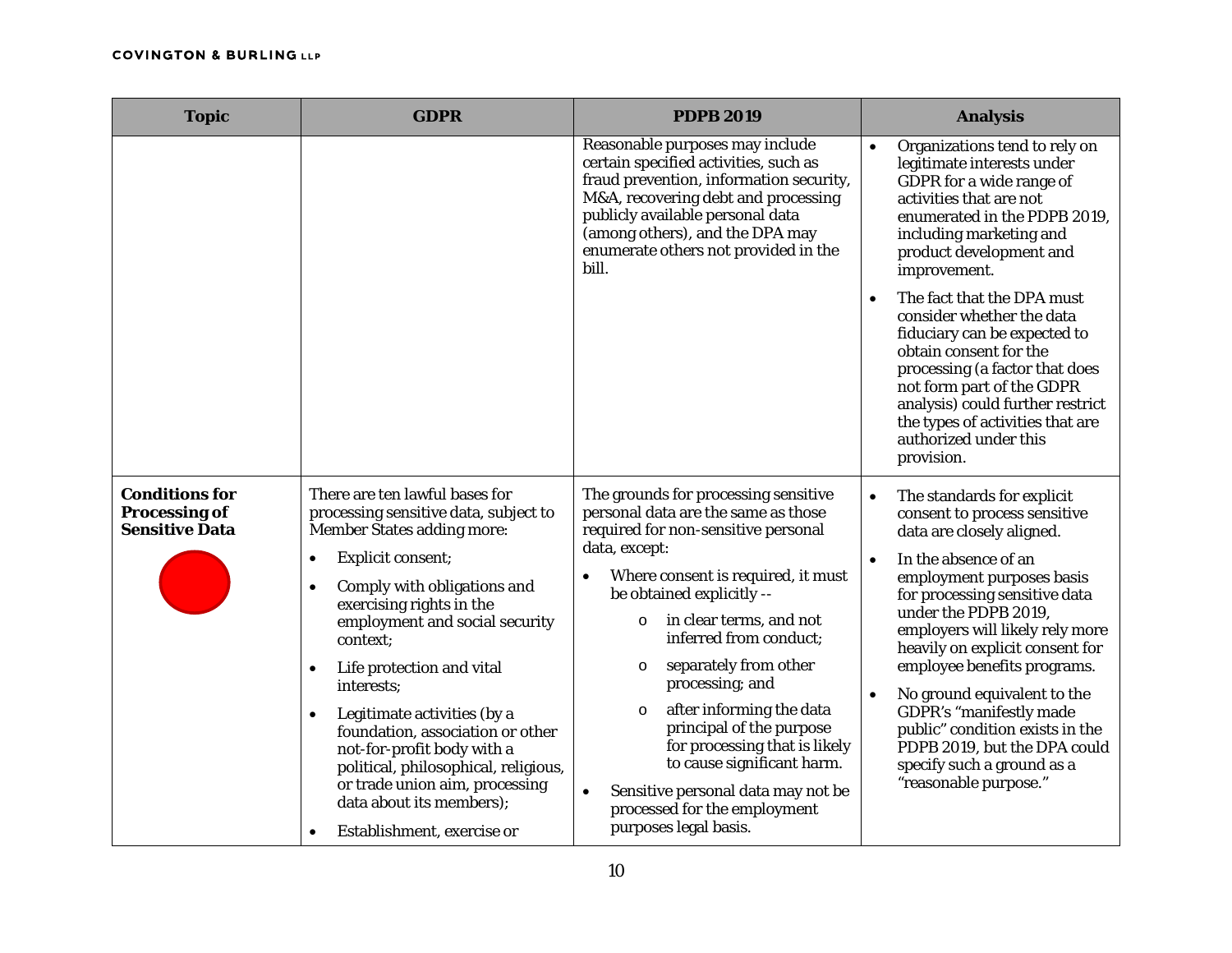| <b>Topic</b>    | <b>GDPR</b>                                                                                                                                                                                                                                                                                                                                                                                                                                                                      | <b>PDPB 2019</b>                                                                                                                                                                                                                                                                                                                                                                                                                                                                                                              | <b>Analysis</b>                                                                                                                                                                                                                                                                                                                                                                                                                                                                            |
|-----------------|----------------------------------------------------------------------------------------------------------------------------------------------------------------------------------------------------------------------------------------------------------------------------------------------------------------------------------------------------------------------------------------------------------------------------------------------------------------------------------|-------------------------------------------------------------------------------------------------------------------------------------------------------------------------------------------------------------------------------------------------------------------------------------------------------------------------------------------------------------------------------------------------------------------------------------------------------------------------------------------------------------------------------|--------------------------------------------------------------------------------------------------------------------------------------------------------------------------------------------------------------------------------------------------------------------------------------------------------------------------------------------------------------------------------------------------------------------------------------------------------------------------------------------|
|                 | defense in legal claims;<br>Manifestly made public by the<br>individual;<br>Substantial public interest<br>$\bullet$<br>defined by law;<br>Preventive or occupational<br>$\bullet$<br>medicine, assessment of the<br>working capacity of the<br>employee, medical diagnosis, the<br>provision of health or social care<br>or treatment;<br>Substantial public interest in<br>$\bullet$<br>health; and<br>Archiving, scientific, or historical<br>$\bullet$<br>research purposes. |                                                                                                                                                                                                                                                                                                                                                                                                                                                                                                                               | The PDPB 2019 permits the<br>DPA to exempt classes of<br>research from the application<br>of the bill, but unless and until<br>the DPA takes such action,<br>there is no basis for processing<br>for research purposes.<br>The wider definition of<br>$\bullet$<br>sensitive personal data under<br>the PDPB 2019 means that a<br>broader spectrum of activities<br>will be affected by these<br>conditions for processing.                                                                |
|                 |                                                                                                                                                                                                                                                                                                                                                                                                                                                                                  | <b>Protections for Children</b>                                                                                                                                                                                                                                                                                                                                                                                                                                                                                               |                                                                                                                                                                                                                                                                                                                                                                                                                                                                                            |
| <b>Children</b> | The GDPR imposes additional<br>$\bullet$<br>obligations when collecting<br>consent from children under the<br>age of 16 (or, at an age set<br>between 13 and 16 by Member<br>State law).<br>Where providing certain<br>$\bullet$<br>electronic services at a distance<br>(i.e. "information society<br>services") directly to a child, and<br>where the processing is based on<br>consent, consent must be<br>provided by a parent or<br>guardian.                               | A child is defined as someone<br>$\bullet$<br>under the age of 18.<br>There is a general obligation to<br>$\bullet$<br>process personal data "in such a<br>manner that protects the rights of,<br>and is in the best interests of"<br>children.<br>Data fiduciaries are required to<br>$\bullet$<br>verify a child's age and obtain the<br>consent of a parent or guardian<br>before processing any personal<br>data of a child. The DPA is<br>empowered to promulgate<br>regulations that specify how this is<br>to be done. | The PDPB 2019 sets the age<br>$\bullet$<br>threshold for being considered<br>a child higher than the GDPR<br>permits.<br>The PDPB 2019's requirement<br>$\bullet$<br>to verify a child's age before<br>any processing imposes a<br>significant new requirement<br>not present in the GDPR.<br>Unlike the GDPR, the PDPB<br>$\bullet$<br>2019's requirement to obtain<br>parental consent applies to all<br>processing of children's data,<br>not just where consent is the<br>legal basis. |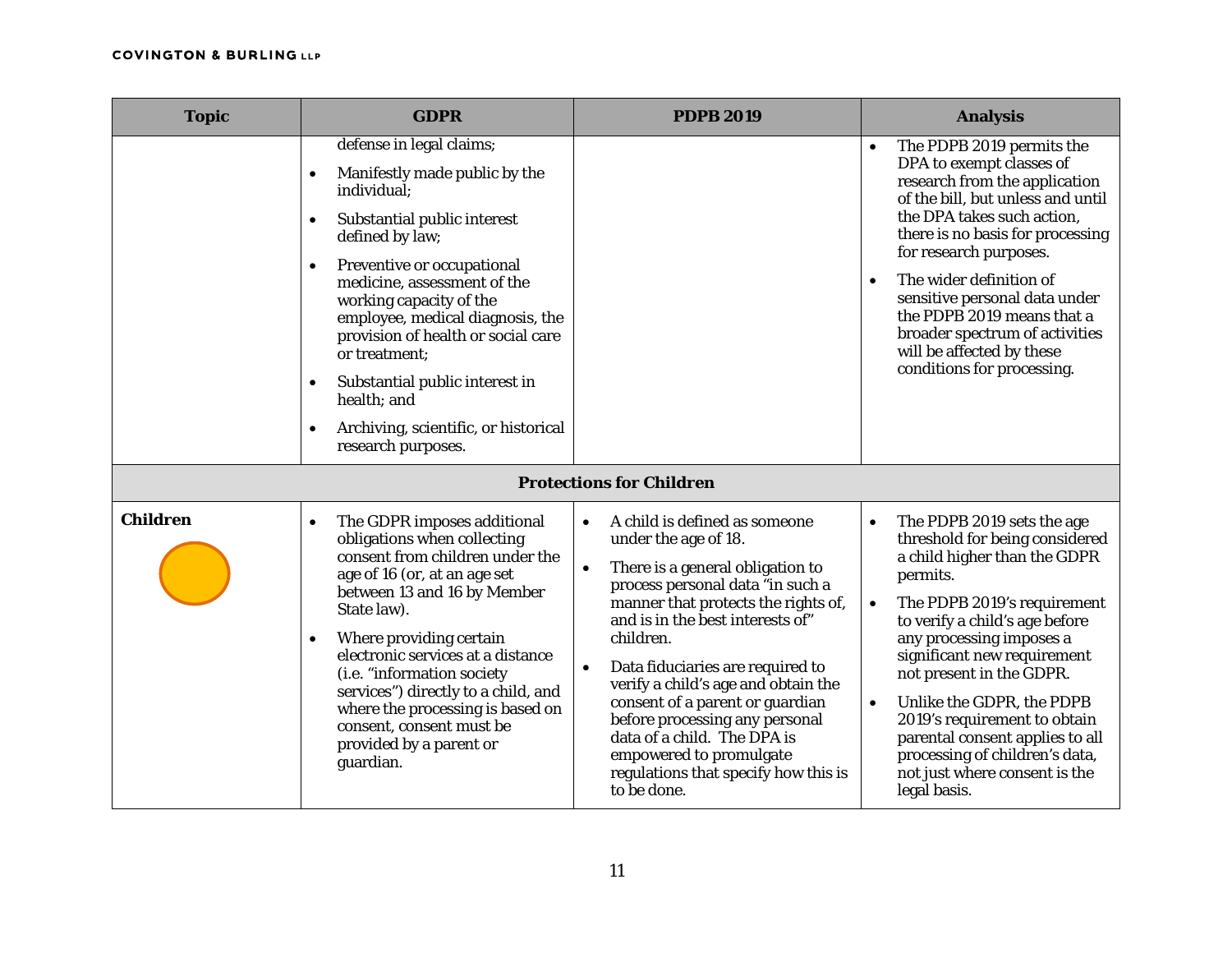| <b>Topic</b>                        | <b>GDPR</b>                                                                                                                                                                                                                                                                                                                                                                                                                                                                                                                                                                                                                                                                                                  | <b>PDPB 2019</b>                                                                                                                                                                                                                                                                                                                                                                                                                                                                                                                                                                            | <b>Analysis</b>                                                                                                                                                                                                                                                                                                                                                                                                                                                                                                                                                                                                                                                                                                                             |
|-------------------------------------|--------------------------------------------------------------------------------------------------------------------------------------------------------------------------------------------------------------------------------------------------------------------------------------------------------------------------------------------------------------------------------------------------------------------------------------------------------------------------------------------------------------------------------------------------------------------------------------------------------------------------------------------------------------------------------------------------------------|---------------------------------------------------------------------------------------------------------------------------------------------------------------------------------------------------------------------------------------------------------------------------------------------------------------------------------------------------------------------------------------------------------------------------------------------------------------------------------------------------------------------------------------------------------------------------------------------|---------------------------------------------------------------------------------------------------------------------------------------------------------------------------------------------------------------------------------------------------------------------------------------------------------------------------------------------------------------------------------------------------------------------------------------------------------------------------------------------------------------------------------------------------------------------------------------------------------------------------------------------------------------------------------------------------------------------------------------------|
|                                     | Processing personal data of<br>children is pertinent to other<br>GDPR requirements (e.g. notices<br>must be tailored to children; the<br>fact that data subjects are<br>children could tip the balance of<br>the legitimate interests test or<br>trigger a data protection impact<br>assessment).<br>One recital states that significant<br>$\bullet$<br>automated decisions should not<br>be taken concerning children.                                                                                                                                                                                                                                                                                     | Data fiduciaries that operate<br>$\bullet$<br>online services directed at children<br>or process large volumes of<br>children's data may be classified as<br>"guardian data fiduciaries" by<br>regulations -- guardian data<br>fiduciaries are barred from<br>profiling, tracking or targeting<br>advertising at children.                                                                                                                                                                                                                                                                  | The ban on profiling of<br>$\bullet$<br>children for guardian data<br>fiduciaries is broader than any<br>similar restrictions under the<br>GDPR as it is not limited to<br>significant automated<br>decisions.                                                                                                                                                                                                                                                                                                                                                                                                                                                                                                                              |
|                                     |                                                                                                                                                                                                                                                                                                                                                                                                                                                                                                                                                                                                                                                                                                              | <b>Individual Rights</b>                                                                                                                                                                                                                                                                                                                                                                                                                                                                                                                                                                    |                                                                                                                                                                                                                                                                                                                                                                                                                                                                                                                                                                                                                                                                                                                                             |
| <b>Transparency</b><br>requirements | Information must be provided in<br>$\bullet$<br>a concise, transparent,<br>intelligible and easily accessible<br>form, using clear and plain<br>language.<br>Where personal data is collected<br>$\bullet$<br>directly from the individual,<br>notice must be provided at of<br>before the time of collection.<br>For personal data collected<br>$\bullet$<br>indirectly (i.e. from another<br>source), notice must be provided<br>within one month (or upon first<br>contact with the individual, if<br>earlier), unless providing notice<br>would be impossible or would<br>require disproportionate effort.<br>Detailed requirements for the<br>$\bullet$<br>content that must be included in<br>notices. | Notices must be clear, concise and<br>$\bullet$<br>easily comprehensible to a<br>reasonable person.<br>There is a requirement to translate<br>$\bullet$<br>notices to multiple languages<br>where necessary and practicable.<br>Notice must be provided at the<br>$\bullet$<br>time of collection, or, if not<br>collected directly from the<br>individual, as soon as reasonably<br>practicable, unless providing<br>notice would "substantially<br>prejudice the purpose of<br>processing" $(S. 7(3))$ .<br>Detailed requirements for the<br>$\bullet$<br>contents of notices, including: | There is significant overlap<br>$\bullet$<br>between the transparency<br>requirements of both<br>frameworks.<br>However, the PDPB 2019 does<br>$\bullet$<br>include additional disclosure<br>requirements that may not<br>already be included in a<br>privacy notice drafted for<br>GDPR, such as details on the<br>procedure for handling<br>individual requests and<br>grievances, and, if applicable, a<br>data trust score assigned by a<br>data auditor pursuant to the<br>PDPB 2019's audit provisions<br>(discussed below).<br>In addition, requirements to<br>$\bullet$<br>provide the contact details of<br>the DPO, and to provide notice<br>in multiple languages, may<br>require the localization of<br>global privacy notices. |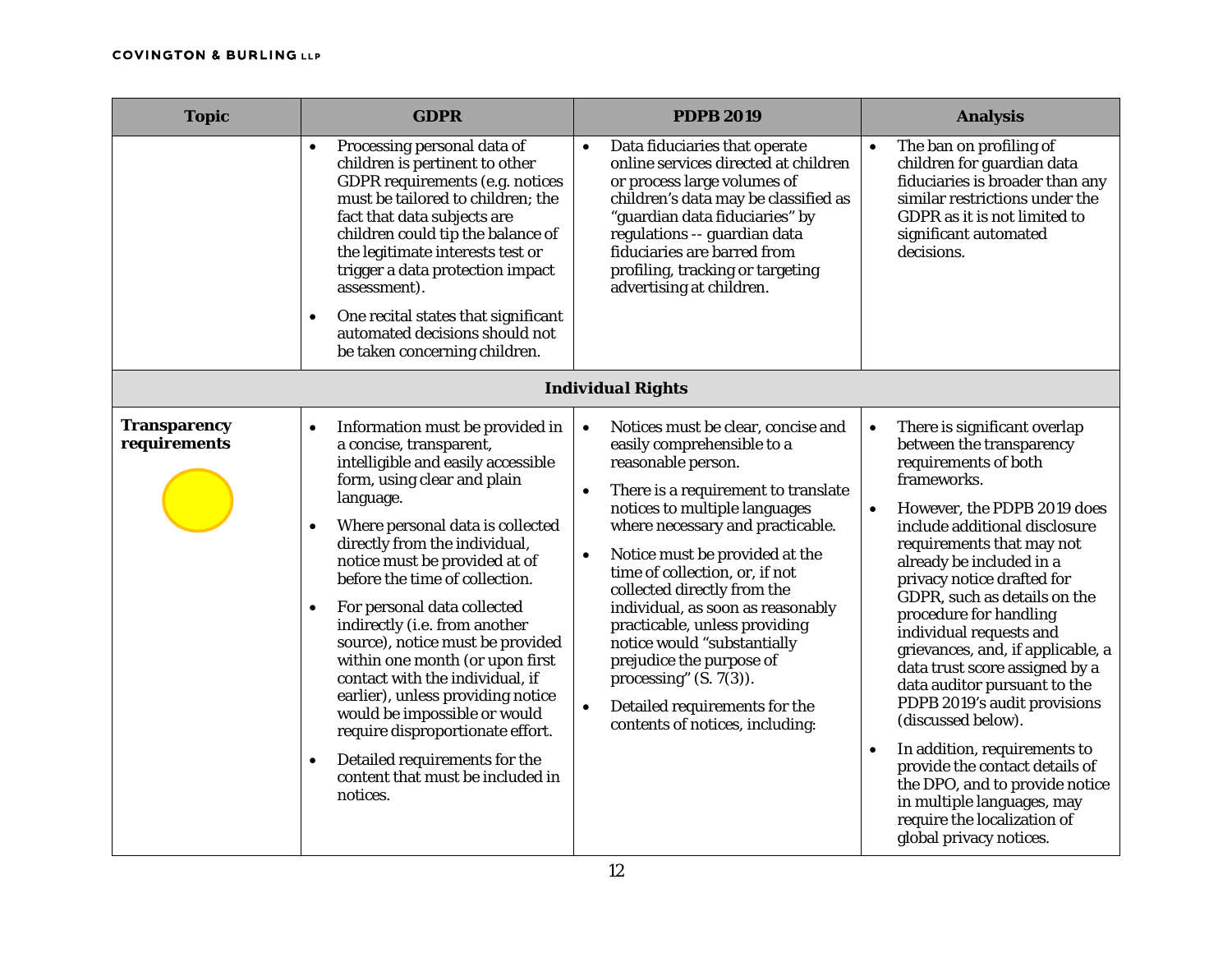| <b>Topic</b>           | <b>GDPR</b>                                                                                                                                                                                                                                                                                                                                                                               | <b>PDPB 2019</b>                                                                                                                                                                                                                                                                                                                                                                  | <b>Analysis</b>                                                                                                                                                                                                                                                                                                                                                                                   |
|------------------------|-------------------------------------------------------------------------------------------------------------------------------------------------------------------------------------------------------------------------------------------------------------------------------------------------------------------------------------------------------------------------------------------|-----------------------------------------------------------------------------------------------------------------------------------------------------------------------------------------------------------------------------------------------------------------------------------------------------------------------------------------------------------------------------------|---------------------------------------------------------------------------------------------------------------------------------------------------------------------------------------------------------------------------------------------------------------------------------------------------------------------------------------------------------------------------------------------------|
|                        |                                                                                                                                                                                                                                                                                                                                                                                           | Detailed disclosures of the<br>$\circ$<br>"individuals or entities"<br>including other data<br>fiduciaries or data<br>processors, with whom<br>such personal data may be<br>shared" $(S. 7(1)(g))$ .                                                                                                                                                                              | Finally, the requirements for<br>$\bullet$<br>disclosing recipients under the<br>PDPB 2019 may require more<br>specific disclosures of data<br>processors than is required<br>under GDPR.                                                                                                                                                                                                         |
|                        |                                                                                                                                                                                                                                                                                                                                                                                           | The procedure for<br>$\circ$<br>redressing grievances (in<br>addition to responding to<br>rights requests) (S.<br>$7(1)(k)$ .                                                                                                                                                                                                                                                     |                                                                                                                                                                                                                                                                                                                                                                                                   |
|                        |                                                                                                                                                                                                                                                                                                                                                                                           | Any rating of a data trust<br>$\circ$<br>score that may be assigned<br>to the data fiduciary (S.<br>$7(1)(m)$ .                                                                                                                                                                                                                                                                   |                                                                                                                                                                                                                                                                                                                                                                                                   |
|                        |                                                                                                                                                                                                                                                                                                                                                                                           | Any other information that<br>$\circ$<br>may be specified by<br>regulations $(S. 7(1)(n))$ .                                                                                                                                                                                                                                                                                      |                                                                                                                                                                                                                                                                                                                                                                                                   |
| <b>Right of access</b> | Individuals have the right to<br>$\bullet$<br>receive information about how                                                                                                                                                                                                                                                                                                               | Individuals have the right to<br>receive:                                                                                                                                                                                                                                                                                                                                         | The rights of access are<br>$\bullet$<br>broadly similar.                                                                                                                                                                                                                                                                                                                                         |
|                        | their personal data is processed<br>and a copy of their personal data.<br>Personal data must be provided:<br>$\bullet$<br>Free of charge (except<br>$\circ$<br>where requests are<br>manifestly unfounded or<br>excessive, or for<br>additional copies);<br>In electronic form (when<br>$\circ$<br>so requested); and<br>Within one month<br>$\circ$<br>(unless an extension<br>applies). | <b>Confirmation of whether</b><br>$\circ$<br>their personal data is<br>being processed and a<br>summary of the processing<br>activities that were<br>undertaken;<br>Copies of the personal data<br>$\circ$<br>processed by the data<br>fiduciary "or any summary<br>thereof" $(S. 17(1)(b))$ .<br>The information provided above<br>$\bullet$<br>must be provided free of charge. | However, the requirement to<br>$\bullet$<br>provide the identities of all<br>data fiduciaries with whom<br>personal data has been shared<br>could result in significant new<br>administrative burdens. It is<br>not clear whether the "by any<br>data fiduciary" language would<br>also require documenting any<br>onward transfers by data<br>fiduciaries to whom personal<br>data is disclosed. |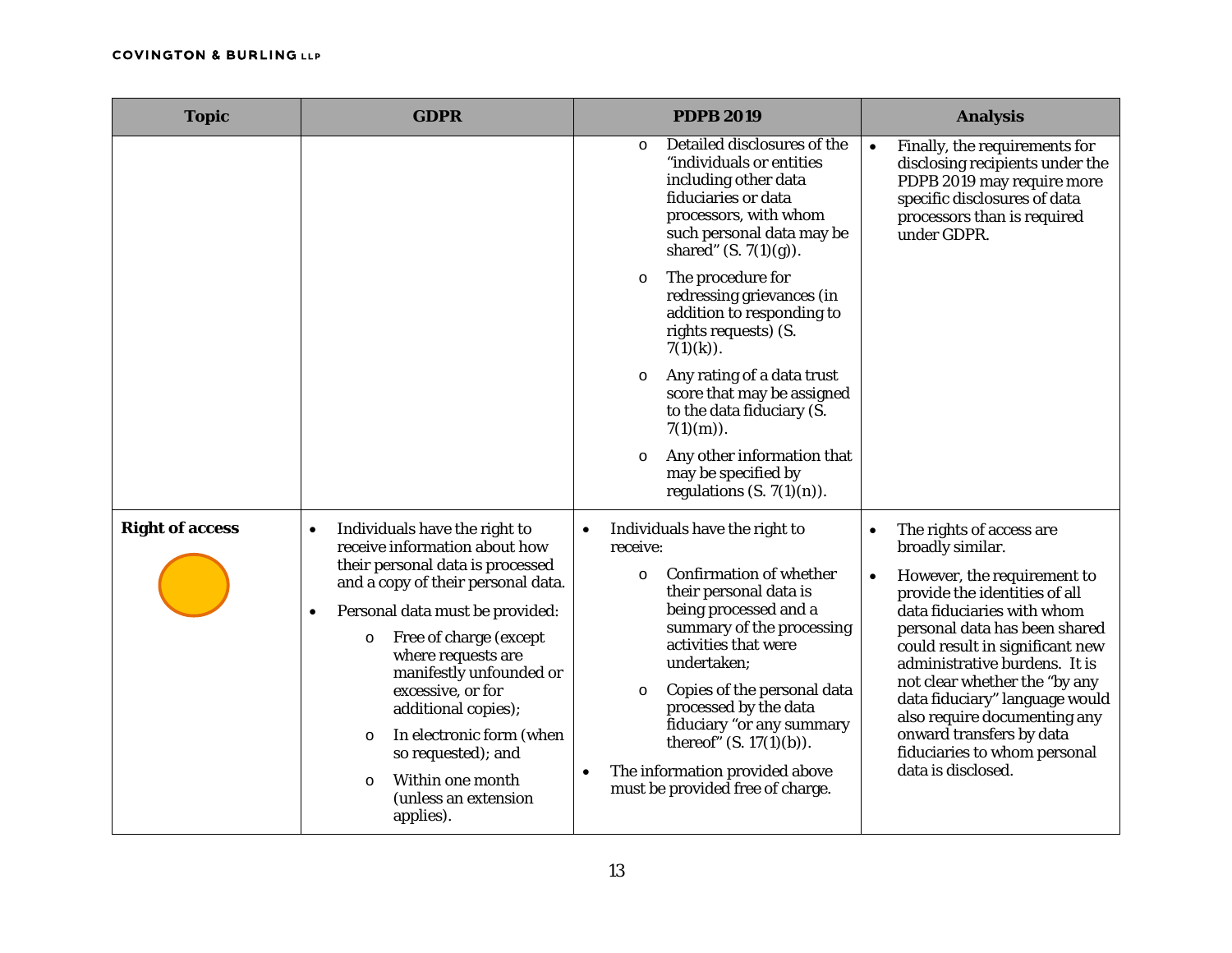| <b>Topic</b>                | <b>GDPR</b>                                                                                                                                                                                                                                                                                                                                                                                                                                                                                                                                                                                                                    | <b>PDPB 2019</b>                                                                                                                                                                                                                                                                                                                                                                                                                                                                                                                                                                                                                             | <b>Analysis</b>                                                                                                                                                                                                                                                                                                                                 |
|-----------------------------|--------------------------------------------------------------------------------------------------------------------------------------------------------------------------------------------------------------------------------------------------------------------------------------------------------------------------------------------------------------------------------------------------------------------------------------------------------------------------------------------------------------------------------------------------------------------------------------------------------------------------------|----------------------------------------------------------------------------------------------------------------------------------------------------------------------------------------------------------------------------------------------------------------------------------------------------------------------------------------------------------------------------------------------------------------------------------------------------------------------------------------------------------------------------------------------------------------------------------------------------------------------------------------------|-------------------------------------------------------------------------------------------------------------------------------------------------------------------------------------------------------------------------------------------------------------------------------------------------------------------------------------------------|
|                             | <b>Exceptions apply where</b><br>providing the information above<br>would adversely affect the rights<br>and freedoms of others<br>(including intellectual property<br>rights).                                                                                                                                                                                                                                                                                                                                                                                                                                                | The data fiduciary must also "in<br>$\bullet$<br>one place the identities of the data<br>fiduciaries with whom his personal<br>data has been shared by any data<br>fiduciary together with the<br>categories of personal data shared<br>with them" $(S. 17(3))$ .<br>The time period for responding<br>will be specified by regulations.<br>There is an exception where<br>compliance would "harm the rights<br>of any other data principal" (S.<br>$21(5)$ ).                                                                                                                                                                               | Although the PDPB 2019 does<br>$\bullet$<br>not include format<br>requirements, these appear in<br>the more broadly formulated<br>portability right under the<br>PDPB 2019.<br>The PDPB 2019 exception for<br>$\bullet$<br>protecting other data<br>principals may not permit<br>withholding personal data on<br>intellectual property grounds. |
| <b>Right of Portability</b> | The right to portability applies<br>$\bullet$<br>only to:<br>Processing based on<br>$\circ$<br>consent or a<br>performance of a<br>contract:<br>Where the data is<br>$\circ$<br>provided to the<br>controller by the data<br>subject (which includes<br>information observed<br>about the data subject,<br>but not inferences); and<br>The processing is carried<br>$\circ$<br>out by automated<br>means.<br>Where the right applies, personal<br>$\bullet$<br>data must be provided in a<br>structured, commonly-used and<br>machine-readable format, with<br>the right to transmit such data to<br>others without hindrance. | The right to portability applies to<br>$\bullet$<br>personal data processed through<br>automated means, where:<br>The personal data was<br>O<br>provided to the data<br>fiduciary;<br>The "data" has been<br>$\circ$<br>generated in the course of<br>provision of services or use<br>of goods; or<br>The "data" forms part of<br>$\circ$<br>any profile on the data<br>principal, or which the<br>data fiduciary has<br>otherwise obtained.<br>Where the right applies, personal<br>data must be provided in a<br>structured, commonly-used and<br>machine readable format and may<br>be transferred directly to another<br>data fiduciary. | The right to portability under<br>$\bullet$<br>the PDPB 2019 is broader than<br>the corresponding GDPR right<br>as it is not limited to data that<br>is processed under certain<br>legal bases.<br>The PDPB 2019 portability<br>$\bullet$<br>right also applies to profile<br>information, even if the data<br>may be inferred.                 |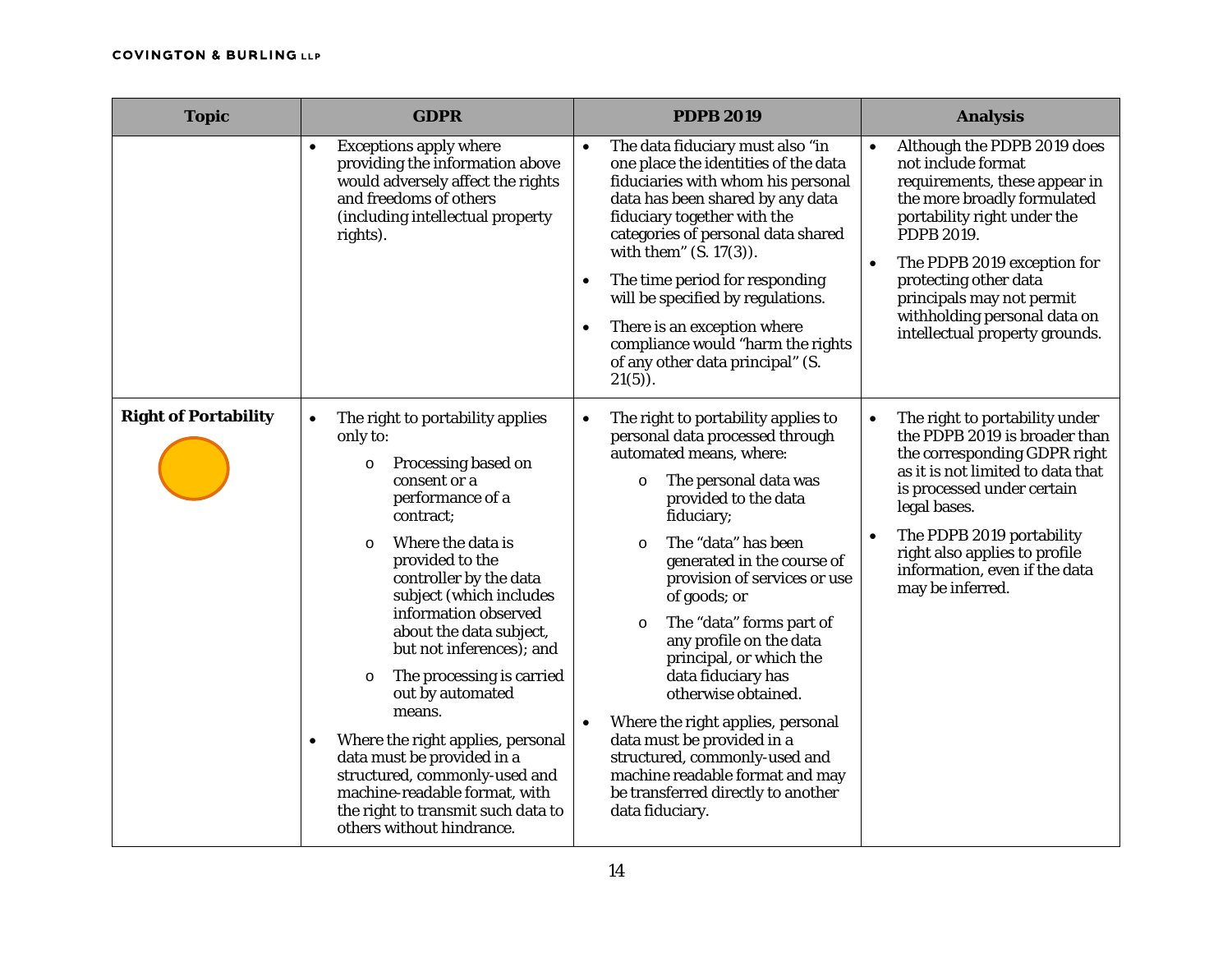| <b>Topic</b>               | <b>GDPR</b>                                                                                                                                                                                                                                                                                                                                                                                                                                                                 | <b>PDPB 2019</b>                                                                                                                                                                                                                                                                                                                                                                                                                                                                                                                                                                                                                                                                                                                       | <b>Analysis</b>                                                                     |
|----------------------------|-----------------------------------------------------------------------------------------------------------------------------------------------------------------------------------------------------------------------------------------------------------------------------------------------------------------------------------------------------------------------------------------------------------------------------------------------------------------------------|----------------------------------------------------------------------------------------------------------------------------------------------------------------------------------------------------------------------------------------------------------------------------------------------------------------------------------------------------------------------------------------------------------------------------------------------------------------------------------------------------------------------------------------------------------------------------------------------------------------------------------------------------------------------------------------------------------------------------------------|-------------------------------------------------------------------------------------|
|                            | Where technically feasible, an<br>$\bullet$<br>individual may ask for the data<br>to be transmitted directly to<br>another controller.<br>As with the right of access, there<br>$\bullet$<br>is an exception to protect the<br>rights and freedoms of third<br>parties.                                                                                                                                                                                                     | Exceptions are provided where<br>$\bullet$<br>compliance would reveal a trade<br>secret or would not be technically<br>feasible.                                                                                                                                                                                                                                                                                                                                                                                                                                                                                                                                                                                                       |                                                                                     |
| <b>Right of Correction</b> | Grants data subjects the right to:<br>$\bullet$<br>Correct inaccurate<br>$\circ$<br>personal data; and<br>Complete incomplete<br>$\circ$<br>personal data.<br>Where personal data is updated,<br>it must be communicated to each<br>recipient to which it was<br>disclosed, unless this would<br>involve disproportionate effort.<br>The controller must restrict<br>processing where the accuracy of<br>the data is disputed for the time<br>needed to verify the request. | Grants data principals the right to:<br>$\bullet$<br>Correct inaccurate or<br>$\circ$<br>misleading personal data;<br>Complete incomplete<br>$\circ$<br>personal data; and<br>Update out-of-date<br>$\circ$<br>personal data.<br>The data fiduciary must take steps<br>to communicate the updated data<br>to relevant entities or individuals<br>to whom the personal data was<br>disclosed, particularly where there<br>may be impacts for the rights and<br>interests of the individual.<br>Where the data principal disputes<br>the accuracy of the data and the<br>data fiduciary does not take action,<br>the data fiduciary must take<br>reasonable steps to indicate that<br>the accuracy of such personal data<br>is disputed. | These rights are broadly<br>$\bullet$<br>aligned with only cosmetic<br>differences. |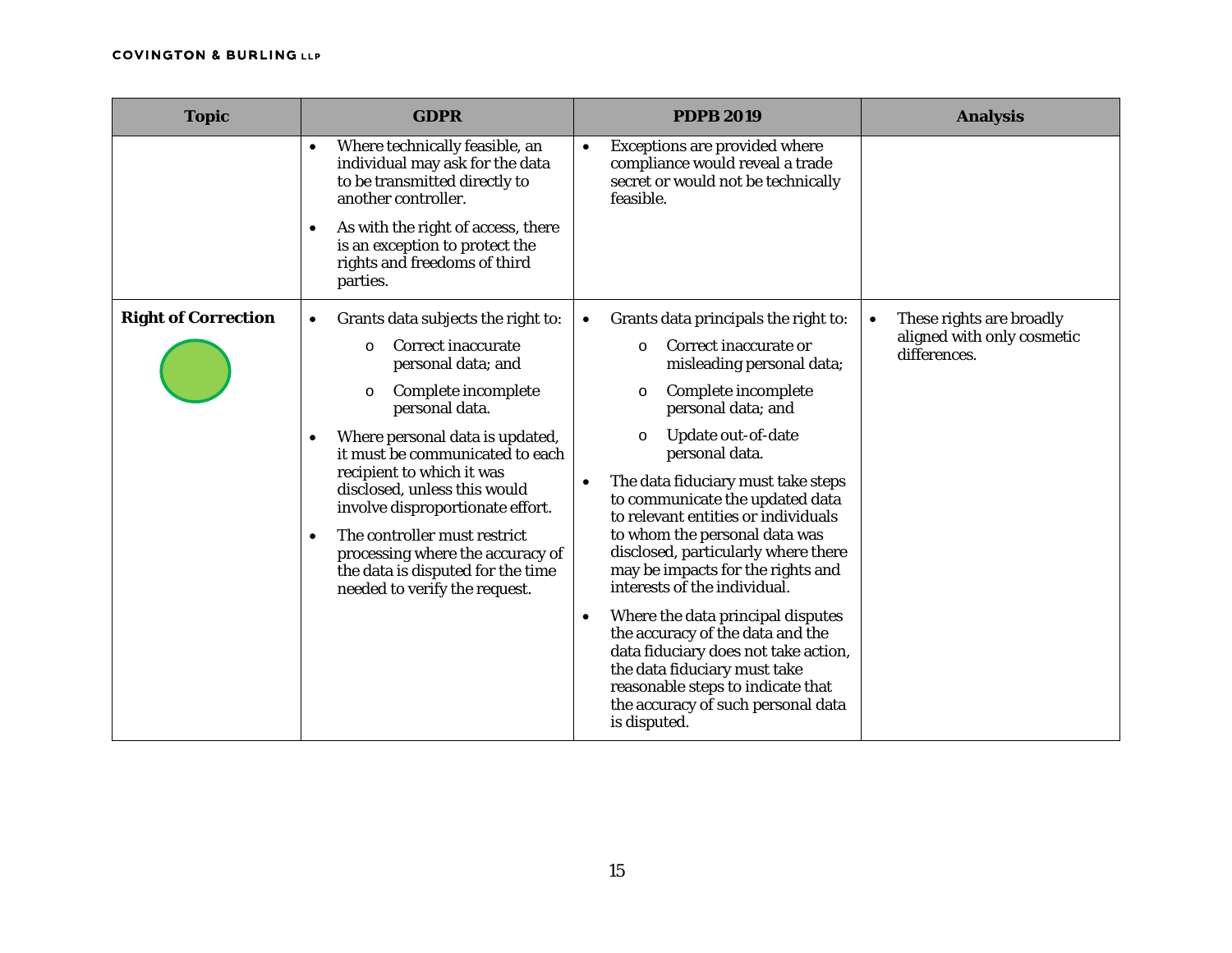| <b>Topic</b>                 | <b>GDPR</b>                                                                                                                                                                                                                                                                                                                                                                                                                                                                                                                                                                                                                                                                                                                                                                                                                                                                                                                                                                                                                                                                                       | <b>PDPB 2019</b>                                                                                                                                                                                                                                                                                                                                                                                                                                                                                                                                                                                                                                                                                                                                                                                                                                                                                                                                                                                                    | <b>Analysis</b>                                                                                                                                                                                                                                                                                                                                                                                                                                                                                                                                                                                                                                                                                                                    |
|------------------------------|---------------------------------------------------------------------------------------------------------------------------------------------------------------------------------------------------------------------------------------------------------------------------------------------------------------------------------------------------------------------------------------------------------------------------------------------------------------------------------------------------------------------------------------------------------------------------------------------------------------------------------------------------------------------------------------------------------------------------------------------------------------------------------------------------------------------------------------------------------------------------------------------------------------------------------------------------------------------------------------------------------------------------------------------------------------------------------------------------|---------------------------------------------------------------------------------------------------------------------------------------------------------------------------------------------------------------------------------------------------------------------------------------------------------------------------------------------------------------------------------------------------------------------------------------------------------------------------------------------------------------------------------------------------------------------------------------------------------------------------------------------------------------------------------------------------------------------------------------------------------------------------------------------------------------------------------------------------------------------------------------------------------------------------------------------------------------------------------------------------------------------|------------------------------------------------------------------------------------------------------------------------------------------------------------------------------------------------------------------------------------------------------------------------------------------------------------------------------------------------------------------------------------------------------------------------------------------------------------------------------------------------------------------------------------------------------------------------------------------------------------------------------------------------------------------------------------------------------------------------------------|
| <b>Right to be Forgotten</b> | The GDPR grants data subjects<br>the right to request the deletion<br>of personal data processed by the<br>controller, where the data is no<br>longer needed for the purpose<br>for which it is processed, where<br>the data subject withdraws<br>consent or objects, and where<br>processing is unlawful or<br>deletion is required by law.<br>If the controller grants a request<br>$\bullet$<br>for the deletion of data that was<br>previously made public, the<br>controller would need to "take<br>reasonable steps" to inform any<br>third-parties that may be<br>processing the data of the data<br>subject's request. There is also<br>an obligation to communicate<br>the request directly to any<br>known recipients of the data,<br>unless it would be impossible or<br>would require disproportionate<br>effort.<br>Controllers may rely on a<br>$\bullet$<br>number of exceptions, including<br>establishing, exercising or<br>defending legal claims,<br>conducting research meeting<br>certain conditions, and other<br>compelling legitimate interests<br>to override a request. | The right to erasure $(S. 18(d))$<br>$\bullet$<br>grants a right to request the<br>deletion of personal data that is no<br>longer necessary for the purpose<br>for which it was processed.<br>If the data fiduciary fulfils<br>$\circ$<br>the request, it must notify<br>all relevant entities or<br>individuals to whom the<br>personal data was<br>disclosed, particularly<br>where this will impact the<br>rights and interests of the<br>individual.<br>The right to be forgotten (S. 20)<br>grants individuals a right to<br>restrict or prevent the continued<br>disclosure of personal data (i.e.<br>this is not a deletion right).<br>The right applies where<br>$\circ$<br>data is no longer needed<br>for the purposes for which<br>it was processed, the data<br>principal withdraws<br>consent (where processing<br>was based on consent), or<br>the disclosure was<br>unlawful.<br>To enforce the right,<br>$\circ$<br>individuals must apply to<br>an "Adjudicating Officer"<br>appointed by the DPA. | The PDPB 2019 distinguishes<br>$\bullet$<br>between two separate rights --<br>one for erasure and one for<br>restricting the disclosure of<br>personal data (i.e. the Right to<br>be Forgotten).<br>Unlike the GDPR, the PDPB<br>$\bullet$<br>2019 places responsibility for<br>determining the scope of<br>application of the right to be<br>forgotten on Adjudicating<br>Officers appointed by the DPA,<br>rather than the controller.<br><b>By requiring Adjudicating</b><br>$\bullet$<br>Officers to consider a number<br>of contextual factors and to<br>balance various interests, it is<br>likely that the PDPB 2019 right<br>to be forgotten will be<br>interpreted more narrowly<br>than the corresponding GDPR<br>right. |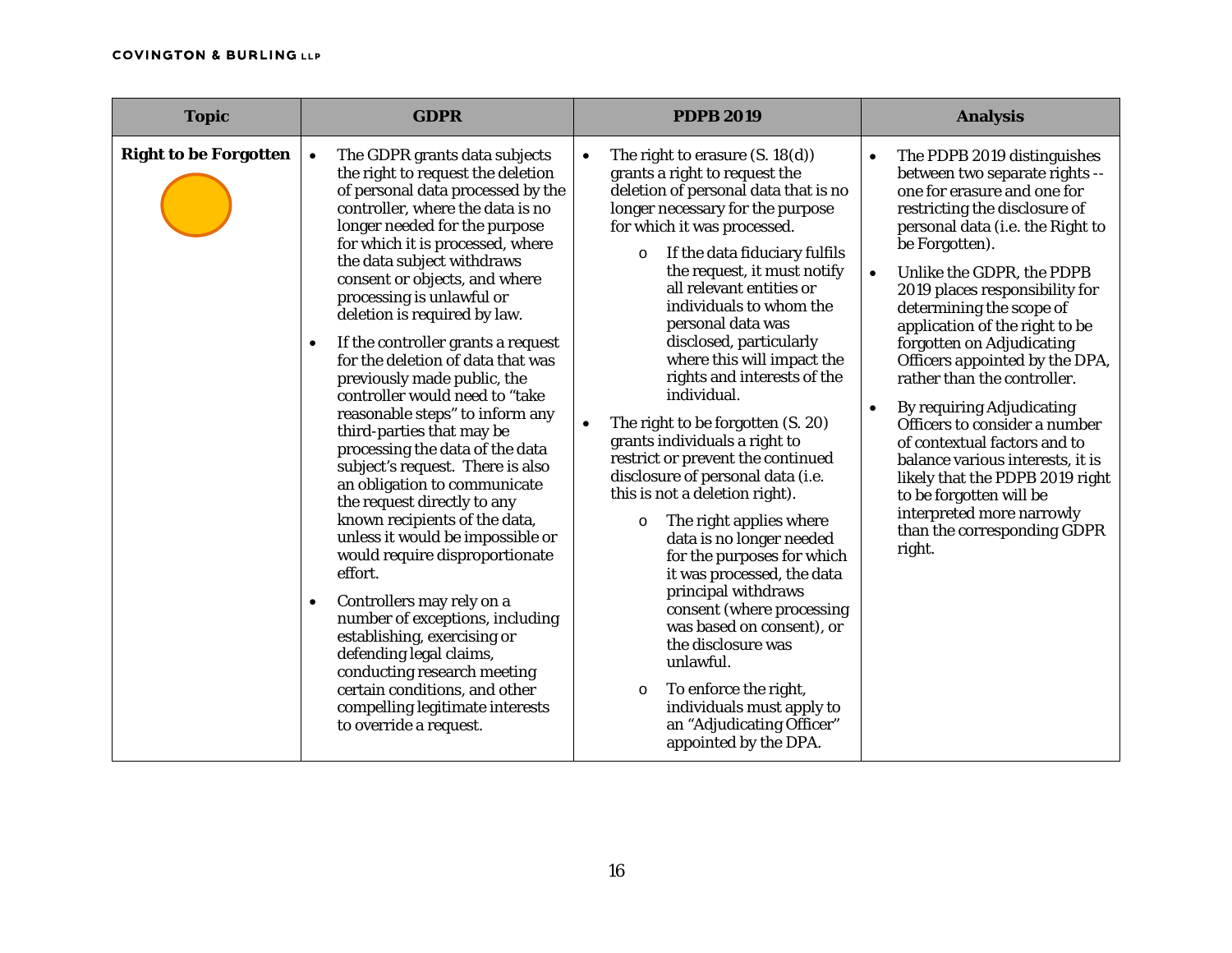| <b>Topic</b>                                  | <b>GDPR</b>                                                                                                                                                                                                                                                                                                                                                                                                                                                                                                                                       | <b>PDPB 2019</b>                                                                                                                                                                                                                                                                                                                                                                                                                | <b>Analysis</b>                                                                                                                                                                                                                          |
|-----------------------------------------------|---------------------------------------------------------------------------------------------------------------------------------------------------------------------------------------------------------------------------------------------------------------------------------------------------------------------------------------------------------------------------------------------------------------------------------------------------------------------------------------------------------------------------------------------------|---------------------------------------------------------------------------------------------------------------------------------------------------------------------------------------------------------------------------------------------------------------------------------------------------------------------------------------------------------------------------------------------------------------------------------|------------------------------------------------------------------------------------------------------------------------------------------------------------------------------------------------------------------------------------------|
| <b>Rights relating to</b><br><b>Profiling</b> | Data subjects have a right not to<br>$\bullet$<br>be subject to solely automated<br>decisions, including profiling,<br>that produce legal or significant<br>effects, unless certain conditions<br>are met.<br>Where such decisions are<br>$\bullet$<br>permitted, data subjects have a<br>right to obtain human<br>intervention and to contest the<br>decision.<br>Controllers must also provide<br>$\bullet$<br>meaningful information about<br>the logic of decisions and take<br>reasonable steps to prevent bias,<br>error or discrimination. | The Adjudicating Officer<br>$\circ$<br>must take into account a<br>number of contextual<br>factors in weighing<br>whether restriction is<br>justified.<br>In particular, the right to<br>$\circ$<br>be forgotten must be<br>balanced against freedom<br>of expression concerns.<br>There is no overarching right not<br>$\bullet$<br>to be subject to profiling or<br>significant decisions, except in the<br>case of children. | The PDPB 2019 does not<br>$\bullet$<br>provide a right to prevent<br>automated decisions similar to<br>the one found in the GDPR.<br>However, as discussed above,<br>$\bullet$<br>guardian data fiduciaries may<br>not profile children. |
|                                               |                                                                                                                                                                                                                                                                                                                                                                                                                                                                                                                                                   | <b>Accountability Requirements</b>                                                                                                                                                                                                                                                                                                                                                                                              |                                                                                                                                                                                                                                          |
| <b>Appointment of a</b><br>Representative     | Controllers and processors not<br>$\bullet$<br>established in the EU (which are<br>subject to the GDPR) must<br>appoint a representative in the<br>EU, except if processing is<br>occasional and does not involve<br>large scale processing of<br>sensitive data.                                                                                                                                                                                                                                                                                 | N/A<br>$\bullet$                                                                                                                                                                                                                                                                                                                                                                                                                | The PDPB 2019 does not<br>$\bullet$<br>include a requirement to<br>designate a representative.                                                                                                                                           |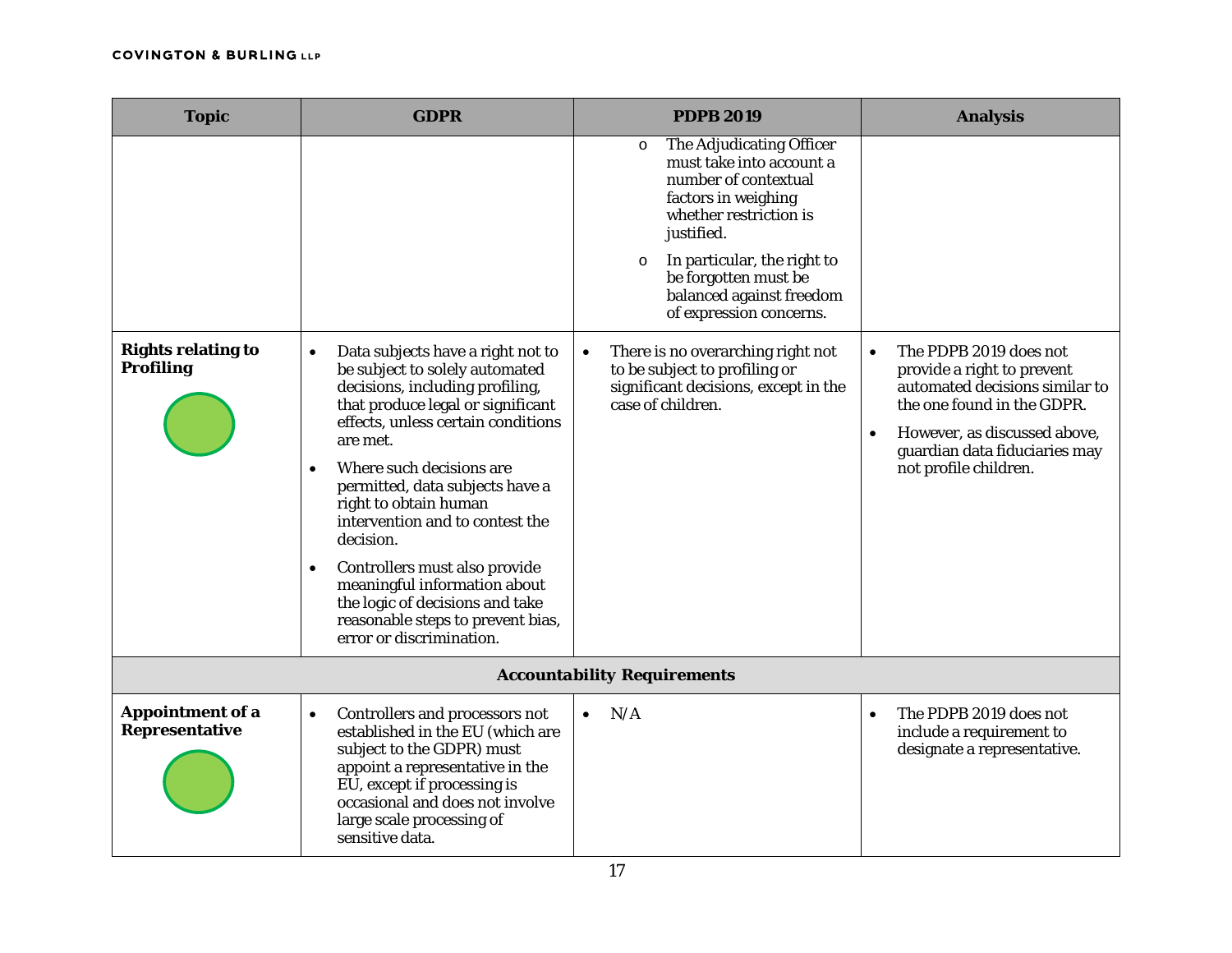| <b>Topic</b>              | <b>GDPR</b>                                                                                                                                                                                                                                                                                                                                                                                                                                                                                                                                                                                                                                | <b>PDPB 2019</b>                                                                                                                                                                                                                                                                                                                                                                                                                                                               | <b>Analysis</b>                                                                                                                                                                                                                                                                                                                                                                                                                                                                                                            |
|---------------------------|--------------------------------------------------------------------------------------------------------------------------------------------------------------------------------------------------------------------------------------------------------------------------------------------------------------------------------------------------------------------------------------------------------------------------------------------------------------------------------------------------------------------------------------------------------------------------------------------------------------------------------------------|--------------------------------------------------------------------------------------------------------------------------------------------------------------------------------------------------------------------------------------------------------------------------------------------------------------------------------------------------------------------------------------------------------------------------------------------------------------------------------|----------------------------------------------------------------------------------------------------------------------------------------------------------------------------------------------------------------------------------------------------------------------------------------------------------------------------------------------------------------------------------------------------------------------------------------------------------------------------------------------------------------------------|
| <b>DPA Registration</b>   | N/A                                                                                                                                                                                                                                                                                                                                                                                                                                                                                                                                                                                                                                        | "Significant data fiduciaries" are<br>required to register with the DPA<br>in accordance with procedures that<br>will be set out in regulations (S.<br>$26(2)$ ).<br>The DPA is required to notify data<br>fiduciaries or classes of data<br>fiduciaries as significant taking<br>into account the following factors:<br>The volume and sensitivity<br>$\circ$<br>of data processed;<br>Company revenue;<br>O<br>Risk of harm; and<br>$\circ$<br>Use of new technologies.<br>O | The PDPB 2019 introduces a<br>requirement for a class of<br>entities (significant data<br>fiduciaries) to register with the<br>DPA.                                                                                                                                                                                                                                                                                                                                                                                        |
| <b>Appointment of DPO</b> | Required (for private entities)<br>$\bullet$<br>only where a "core activity" of<br>the controller or processor<br>involves either (a) the regular<br>and systematic monitoring of<br>data subjects on a large scale, or<br>(b) the large scale processing of<br>sensitive data.<br>The DPO must have sufficient<br>$\bullet$<br>independence and skill to carry<br>out its functions, and must be<br>able to report to the highest<br>levels of management within the<br>organization.<br>DPOs may be outsourced.<br>$\bullet$<br><b>Guidance from EU regulators</b><br>$\bullet$<br>recommends that the DPO<br>should be based in the EU. | Appointment of a DPO is required<br>$\bullet$<br>for all significant data fiduciaries.<br>There are no express independence<br>or skill requirements, but further<br>guidance may be provided by<br>regulations.<br>The DPO must be based in India.<br>$\bullet$<br>The DPO must "represent the data<br>$\bullet$<br>fiduciary under this Act."                                                                                                                                | The PDPB 2019 leaves it to the<br>$\bullet$<br>DPA to determine the<br>thresholds for being<br>considered a "significant data<br>fiduciary" -- it is difficult at<br>this stage how this will<br>compare to the GDPR's<br>thresholds for appointing a<br>DPO.<br>The requirement to appoint a<br>DPO may pose a challenge for<br>global organizations.<br>The requirement to<br>$\bullet$<br>"represent" the data fiduciary<br>raises questions about whether<br>the Indian DPO could be<br>subject to personal liability. |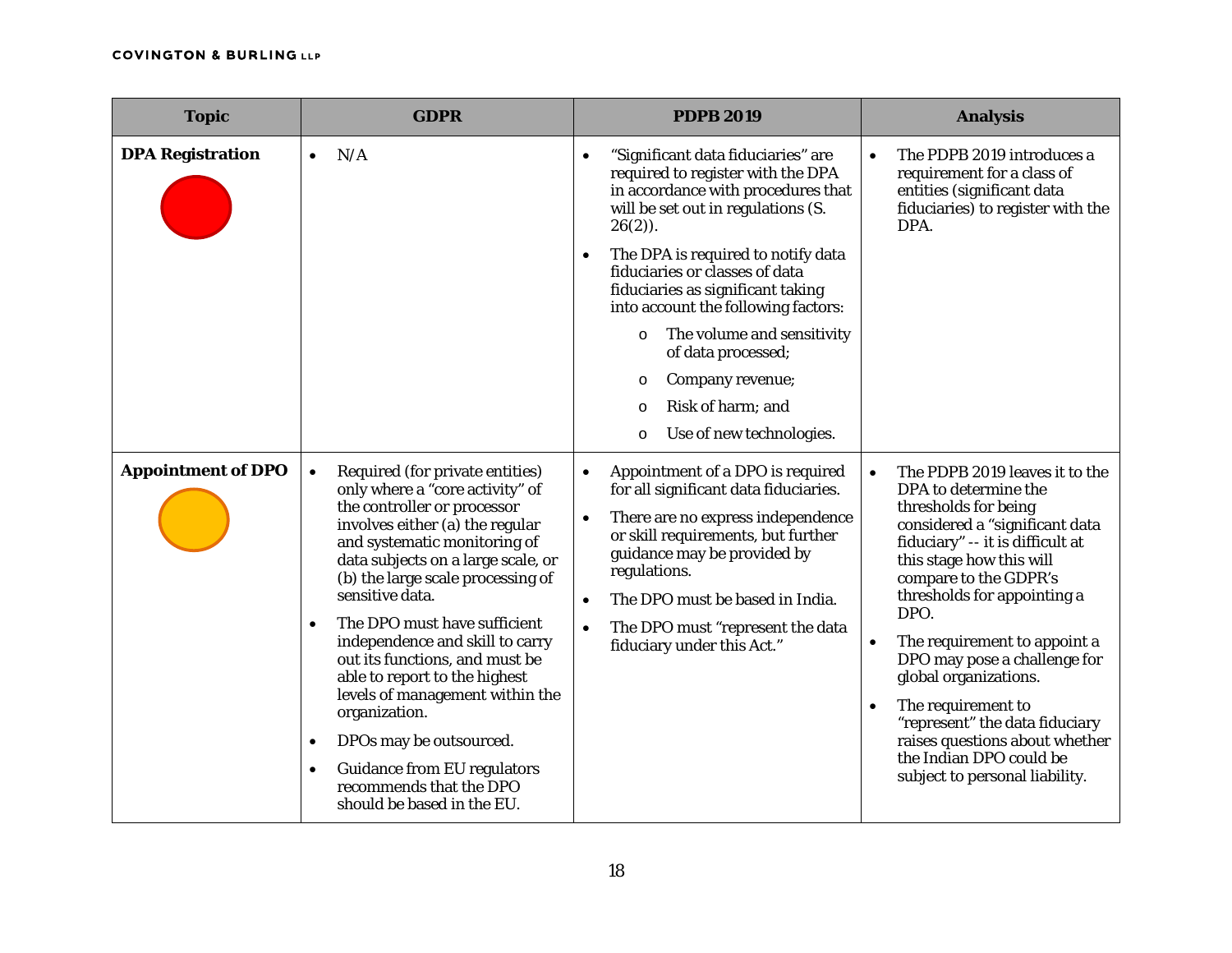| <b>Topic</b>                                                 | <b>GDPR</b>                                                                                                                                                                                                                                                                                                                                                                                                                                    | <b>PDPB 2019</b>                                                                                                                                                                                                                                                                                                                                                                                                                       | <b>Analysis</b>                                                                                                                                                                                                                                                                         |
|--------------------------------------------------------------|------------------------------------------------------------------------------------------------------------------------------------------------------------------------------------------------------------------------------------------------------------------------------------------------------------------------------------------------------------------------------------------------------------------------------------------------|----------------------------------------------------------------------------------------------------------------------------------------------------------------------------------------------------------------------------------------------------------------------------------------------------------------------------------------------------------------------------------------------------------------------------------------|-----------------------------------------------------------------------------------------------------------------------------------------------------------------------------------------------------------------------------------------------------------------------------------------|
| <b>Record of Processing</b>                                  | Controllers and processors must<br>retain detailed records of their<br>processing activities unless very<br>narrow exceptions apply.                                                                                                                                                                                                                                                                                                           | Only significant data fiduciaries<br>$\bullet$<br>are required to retain specific<br>records of processing (S. 28(1)).<br>The requirement to retain records<br>$\bullet$<br>of processing applies to "important<br>operations," periodic review of<br>security safeguards, and DPIAs<br>(and other records that may be<br>specified by regulations).                                                                                   | The PDPB 2019 record of<br>$\bullet$<br>processing requirements<br>appear to be more flexible than<br>those under the GDPR and will<br>likely apply to a small<br>proportion of companies<br>subject to the framework.                                                                  |
| <b>Data Protection</b><br><b>Impact Assessment</b><br>(DPIA) | The GDPR requires controllers<br>$\bullet$<br>to conduct a DPIA for certain<br>"high risk" activities, including<br>(a) systematic and extensive<br>profiling, (b) processing<br>sensitive data on a large scale,<br>and (c) systematic monitoring of<br>a publicly accessible area on a<br>large scale.<br>In cases where the risks cannot<br>be mitigated, the controller must<br>consult with the DPA before<br>engaging in the processing. | Applies only to significant data<br>$\bullet$<br>fiduciaries, where processing<br>involves (a) new technologies, (b)<br>large scale profiling or use of<br>sensitive data, or (c) any other<br>activities that carry a significant<br>risk of harm (as may be specified<br>by regulations).<br>All DPIAs must be submitted to<br>$\bullet$<br>the DPA for review, and the DPA<br>may direct the data fiduciary to<br>cease processing. | Unlike under the GDPR, the<br>$\bullet$<br>PDPB 2019 requires all DPIAs<br>to be submitted to the DPA for<br>review.                                                                                                                                                                    |
| <b>Privacy by Design</b>                                     | <b>Requirement to implement</b><br>$\bullet$<br>appropriate compliance<br>processes through the lifecycle of<br>any product, service or activity.<br>By default, only the personal<br>data necessary for a purpose<br>should be processed and<br>personal data should not be<br>publicly disclosed without an<br>individual's affirmative action.                                                                                              | Data fiduciaries must "prepare a<br>$\bullet$<br>privacy by design policy"<br>containing certain defined<br>elements $(S. 22(1))$ .<br>Data fiduciaries may also elect to<br>$\bullet$<br>seek certification from the DPA<br>for the privacy by design policies,<br>in which case the policy would be<br>published on both the data<br>fiduciary's and the DPA's website<br>$(S. 21(2)-(4)).$                                          | The PDPB 2019's privacy by<br>$\bullet$<br>design requirements appear to<br>be aimed in particular at the<br>development of policies and<br>documentation, whereas the<br><b>GDPR</b> accords controllers with<br>greater flexibility in how they<br>will implement the<br>requirement. |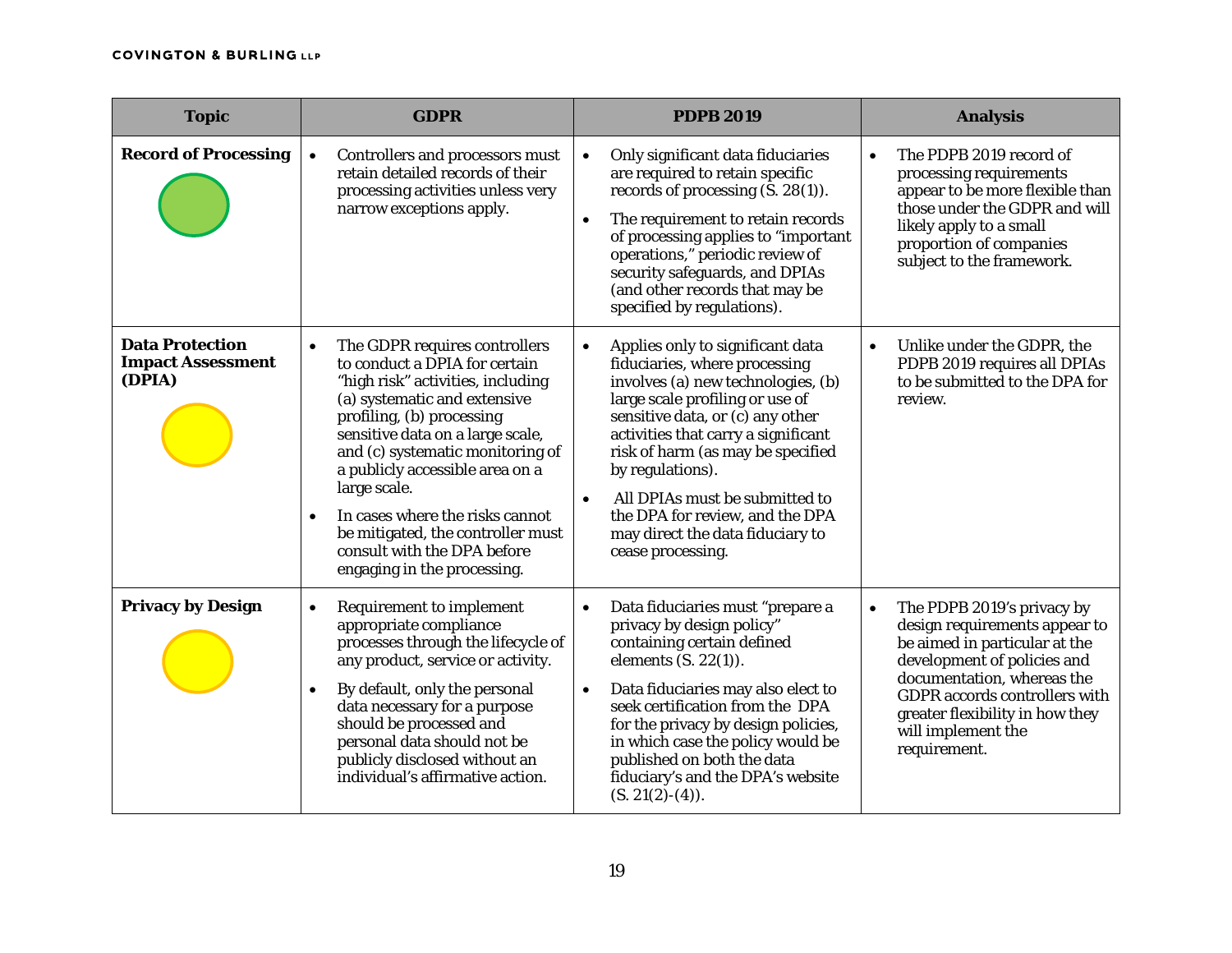| <b>Topic</b>                               | <b>GDPR</b>                                                                                                                                            | <b>PDPB 2019</b>                                                                                                                                                                                                                                                                                                                                                                                                                                                                     | <b>Analysis</b>                                                                                                                                                                         |
|--------------------------------------------|--------------------------------------------------------------------------------------------------------------------------------------------------------|--------------------------------------------------------------------------------------------------------------------------------------------------------------------------------------------------------------------------------------------------------------------------------------------------------------------------------------------------------------------------------------------------------------------------------------------------------------------------------------|-----------------------------------------------------------------------------------------------------------------------------------------------------------------------------------------|
|                                            |                                                                                                                                                        | The incentive for seeking<br>$\bullet$<br>certification is that this would<br>permit a data fiduciary to<br>participate in the regulatory<br>sandbox, which provides some<br>shelter from enforcement around<br>the use of new technologies (S.<br>$40$ ).                                                                                                                                                                                                                           |                                                                                                                                                                                         |
| <b>Audit Requirements</b>                  | None that is applicable to<br>$\bullet$<br>controllers.<br>Processors must agree to audit<br>$\bullet$<br>provisions in contracts with<br>controllers. | Significant data fiduciaries must<br>$\bullet$<br>submit their processing to annual<br>audit by independent auditors<br>(selected from a list approved by<br>the DPA).<br>Data auditors may assign a "data<br>$\bullet$<br>trust score" to a data fiduciary<br>based on their findings.<br>The DPA may also direct data<br>fiduciaries (that are not<br>"significant") to conduct an audit if<br>the DPA considers the data<br>fiduciary's processing to be likely<br>to cause harm. | The GDPR contains no similar<br>$\bullet$<br>audit requirement.                                                                                                                         |
| <b>Appointment of</b><br><b>Processors</b> | Processing by processors must<br>$\bullet$<br>be subject to detailed contracts,<br>with requirements set out in<br>Article 28 of the GDPR.             | Contracts with processors only<br>$\bullet$<br>need to specify that (a) the<br>processor will process personal<br>data in accordance with the data<br>fiduciary's instructions, (b)<br>personal data must be held in<br>confidence, and (c) sub-processors<br>cannot be appointed without<br>approval.                                                                                                                                                                               | Although the PDPB 2019<br>$\bullet$<br>includes requirements for<br>contracting with processors,<br>these requirements are less<br>prescriptive than the<br>equivalent GDPR provisions. |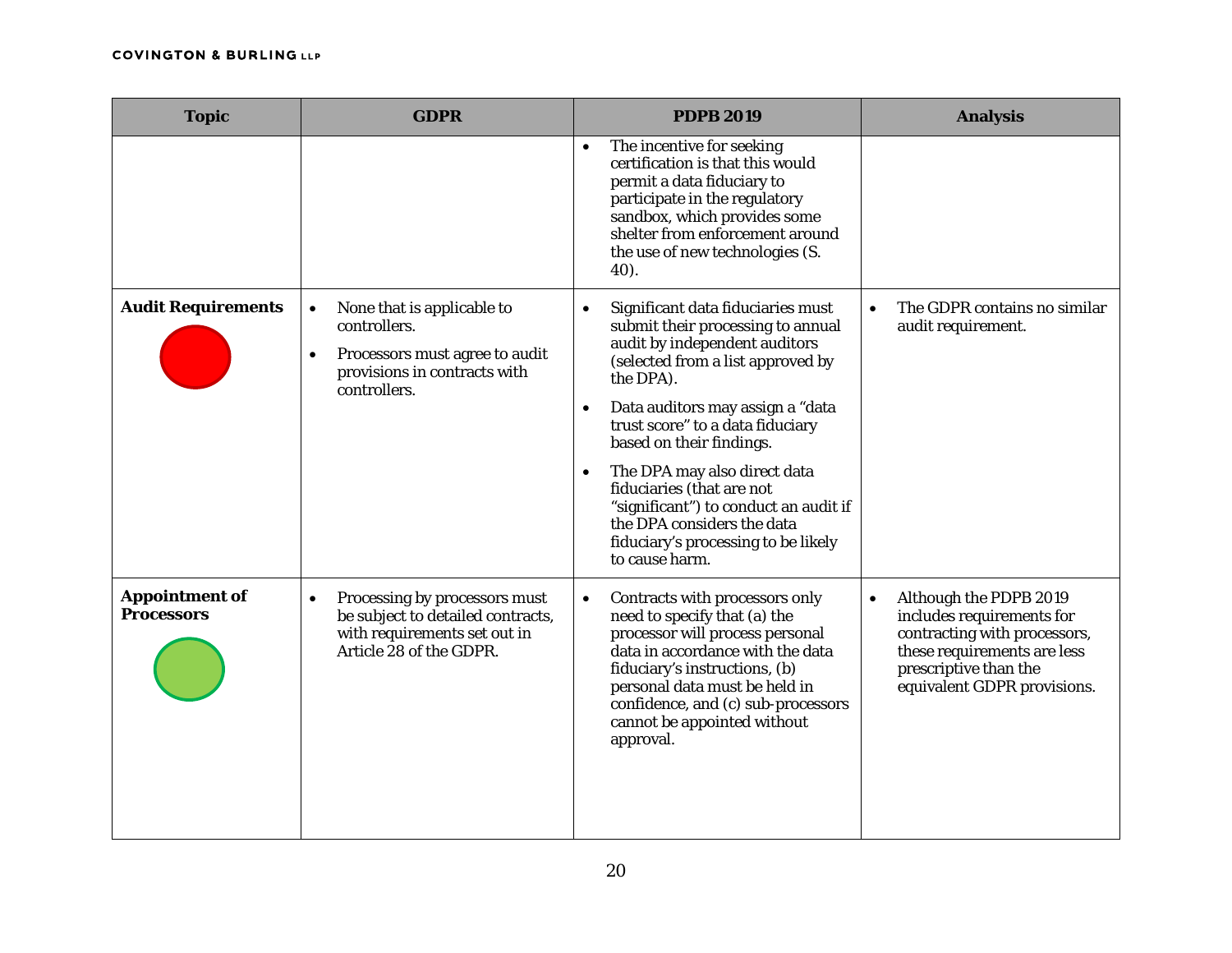| <b>Topic</b>                | <b>GDPR</b>                                                                                                                                                                                                                                                                                                                                                                                                                                                                                    | <b>PDPB 2019</b>                                                                                                                                                                                                                                                                                                                                                                                                                                                                                                                                                                                                             | <b>Analysis</b>                                                                                                                                                                                                                                                                                                                                                                                                                                                                                                                                                                                                                                                                                                                                                                                                        |
|-----------------------------|------------------------------------------------------------------------------------------------------------------------------------------------------------------------------------------------------------------------------------------------------------------------------------------------------------------------------------------------------------------------------------------------------------------------------------------------------------------------------------------------|------------------------------------------------------------------------------------------------------------------------------------------------------------------------------------------------------------------------------------------------------------------------------------------------------------------------------------------------------------------------------------------------------------------------------------------------------------------------------------------------------------------------------------------------------------------------------------------------------------------------------|------------------------------------------------------------------------------------------------------------------------------------------------------------------------------------------------------------------------------------------------------------------------------------------------------------------------------------------------------------------------------------------------------------------------------------------------------------------------------------------------------------------------------------------------------------------------------------------------------------------------------------------------------------------------------------------------------------------------------------------------------------------------------------------------------------------------|
|                             |                                                                                                                                                                                                                                                                                                                                                                                                                                                                                                | <b>Security and Breach Notification</b>                                                                                                                                                                                                                                                                                                                                                                                                                                                                                                                                                                                      |                                                                                                                                                                                                                                                                                                                                                                                                                                                                                                                                                                                                                                                                                                                                                                                                                        |
| <b>Information Security</b> | Controllers are processors are<br>$\bullet$<br>required to implement<br>appropriate technical and<br>organizational measures to<br>protect the security of personal<br>data.                                                                                                                                                                                                                                                                                                                   | Data fiduciaries and data<br>processors are required to<br>implement necessary security<br>safeguards.                                                                                                                                                                                                                                                                                                                                                                                                                                                                                                                       | There is little functional<br>$\bullet$<br>difference between the<br>provisions.                                                                                                                                                                                                                                                                                                                                                                                                                                                                                                                                                                                                                                                                                                                                       |
| <b>Breach Notification</b>  | Controllers must notify the DPA<br>$\bullet$<br>of a breach within 72 hours,<br>unless the breach is unlikely to<br>result in a risk to individuals.<br>Notification may be<br>$\circ$<br>made in stages as<br>information becomes<br>available.<br>Controllers must notify<br>individuals of a breach without<br>undue delay only if it is likely to<br>result in a "high risk" to<br>individuals.<br>Processors must notify a<br>$\bullet$<br>controller of a breach without<br>undue delay. | Data fiduciaries must notify the<br>$\bullet$<br>DPA of a breach "as soon as<br>possible" if it is "likely to cause<br>harm to any data principal."<br>The time period for<br>$\circ$<br>notifying breaches may be<br>established by regulations.<br>The time period for<br>$\circ$<br>notification should also<br>take into account any<br>period that may be<br>required to adopt urgent<br>measures to remedy or<br>mitigate the breach.<br>Notification may be made<br>$\circ$<br>in stages.<br>The DPA may direct the data<br>fiduciary to post about the breach<br>on its website (or may post on its<br>own website). | The PDPB 2019 leaves it to the<br>$\bullet$<br>DPA to establish the deadline<br>for notification of breaches.<br>The threshold for a reportable<br>$\bullet$<br>breach is higher under the<br>PDPB 2019, as it must be<br>"likely" that the breach will<br>cause harm to individuals.<br>It is the DPA's responsibility to<br>$\bullet$<br>decide whether individuals<br>should be notified of a breach<br>(though data fiduciaries<br>appear to be permitted to<br>proactively notify, such as to<br>help mitigate risks).<br>There is no express<br>$\bullet$<br>requirement on processors to<br>notify data fiduciaries of a<br>breach (but it may be implicit<br>from the data fiduciary's<br>responsibility for processing<br>that it will need to secure this<br>commitment from its<br>processors by contract). |
|                             |                                                                                                                                                                                                                                                                                                                                                                                                                                                                                                | <b>International Data Transfers</b>                                                                                                                                                                                                                                                                                                                                                                                                                                                                                                                                                                                          |                                                                                                                                                                                                                                                                                                                                                                                                                                                                                                                                                                                                                                                                                                                                                                                                                        |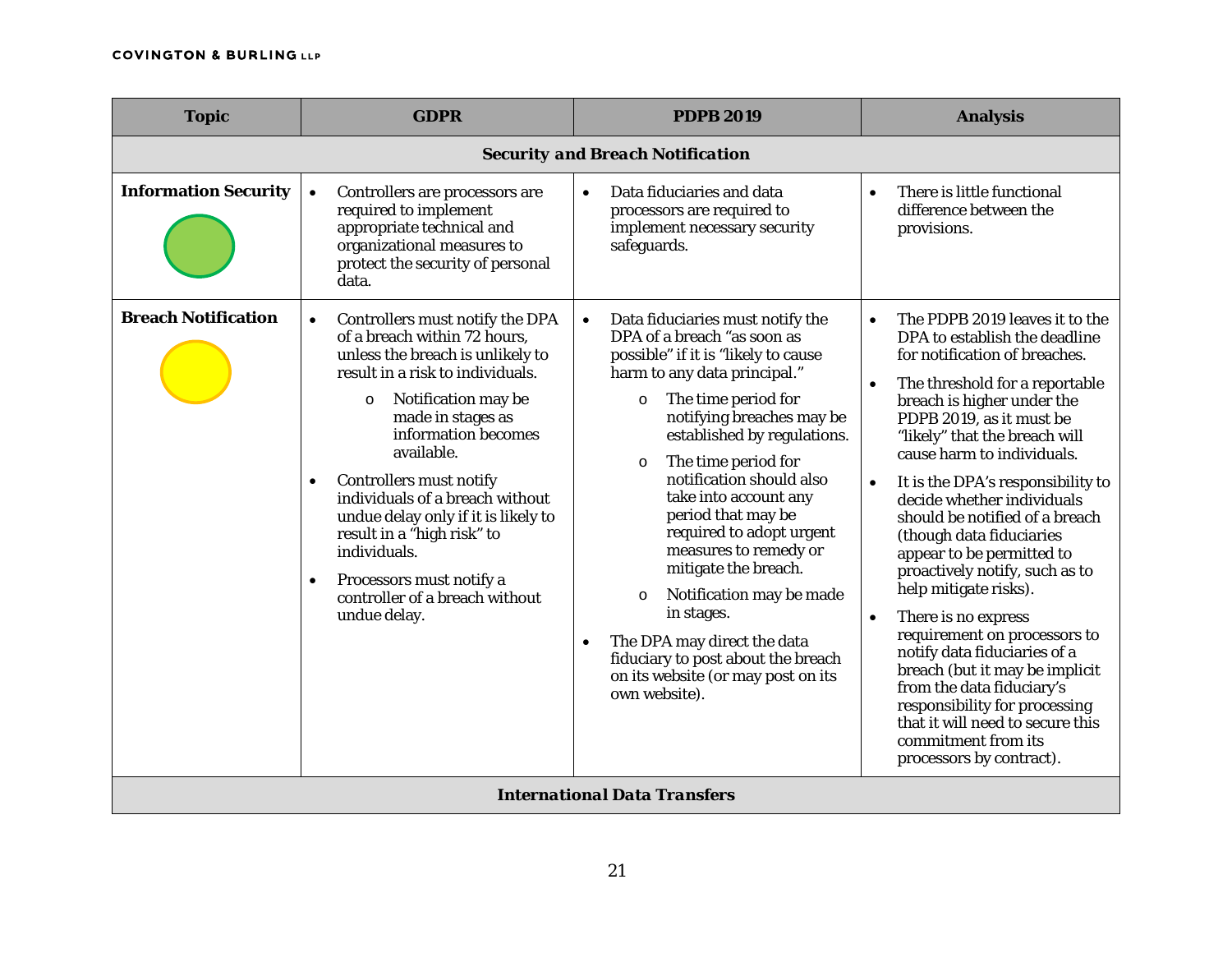$\overline{a}$ 

<span id="page-21-0"></span>

| <b>Topic</b>                                    | <b>GDPR</b>                                                                                                                                                                                                                                                                                                                                     | <b>PDPB 2019</b>                                                                                                                                                                                                                                                                                                                                                                                                                                                                                                                                                        | <b>Analysis</b>                                                                                                                                                                                                                                                                                                                                                                                                      |
|-------------------------------------------------|-------------------------------------------------------------------------------------------------------------------------------------------------------------------------------------------------------------------------------------------------------------------------------------------------------------------------------------------------|-------------------------------------------------------------------------------------------------------------------------------------------------------------------------------------------------------------------------------------------------------------------------------------------------------------------------------------------------------------------------------------------------------------------------------------------------------------------------------------------------------------------------------------------------------------------------|----------------------------------------------------------------------------------------------------------------------------------------------------------------------------------------------------------------------------------------------------------------------------------------------------------------------------------------------------------------------------------------------------------------------|
| <b>Data Localization</b><br><b>Requirements</b> | Localization is not required<br>$\bullet$<br>(unless international data<br>transfer requirements are not<br>met).                                                                                                                                                                                                                               | "Critical personal data" must be<br>$\bullet$<br>processed in India, except under<br>emergency circumstances or where<br>the government has approved the<br>transfer (taking into account<br>India's security and strategic<br>interests).<br>The government is granted<br>$\circ$<br>broad discretion to define<br>"critical personal data,"<br>but the concept appears to<br>be related to national<br>security.<br>Sensitive personal data must be<br>stored in India, but a copy of such<br>data may be transferred outside of<br>India in accordance with the data | <b>Localization requirements</b><br>$\bullet$<br>represent a significant area of<br>divergence between the PDPB<br>2019 and the GDPR.                                                                                                                                                                                                                                                                                |
| <b>International Data</b><br><b>Transfer</b>    | The transfer of personal data outside<br>the European Economic Area is<br>permitted only where:<br>The recipient is in a territory<br>$\bullet$<br>considered by the European<br>Commission to offer an adequate<br>level of protection for personal<br>data (after an assessment of its<br>privacy laws and law<br>enforcement access regime); | transfer requirements below.<br>A copy of sensitive personal data may<br>only be transferred outside of India<br>where:<br>The data principal provides<br>explicit consent; and<br>The transfer is made pursuant to a<br>contract or intra-group scheme<br>approved by the DPA;<br>The government has deemed a<br>country or class of entities within a<br>country to provide adequate<br>protection; or                                                                                                                                                                | Only sensitive data is subject<br>$\bullet$<br>to data transfer restrictions<br>under the PDPB 2019.3<br>Even if these restrictions are<br>$\bullet$<br>overcome, a copy of the<br>sensitive data must be retained<br>in India.<br>Although the PDPB 2019<br>$\bullet$<br>envisions transfer mechanisms<br>similar to the GDPR's<br>safeguards, this would not<br>eliminate the need to collect<br>explicit consent. |

<sup>3</sup> However, note that the definition of sensitive personal data includes financial information. In addition, the Reserve Bank of India has promulgated requirements to localize payment data in India.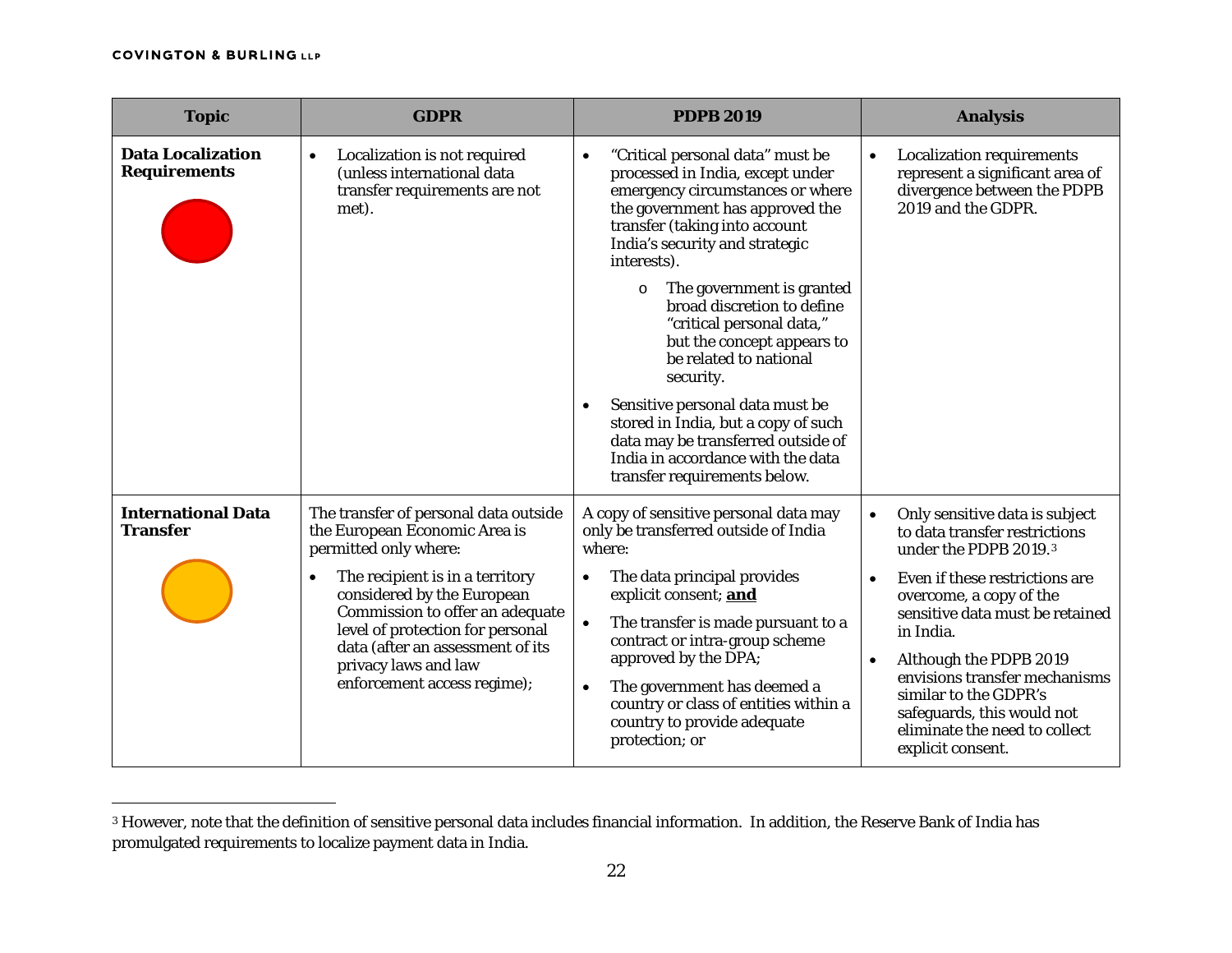| <b>Topic</b>     | <b>GDPR</b>                                                                                                                                                                                                                                                                                                                                                                                                                                                                                                             | <b>PDPB 2019</b>                                                                                                                                                                                                                                                                                                                                                                                                                                                                                                | <b>Analysis</b>                                                                                                                                                                                                                                           |
|------------------|-------------------------------------------------------------------------------------------------------------------------------------------------------------------------------------------------------------------------------------------------------------------------------------------------------------------------------------------------------------------------------------------------------------------------------------------------------------------------------------------------------------------------|-----------------------------------------------------------------------------------------------------------------------------------------------------------------------------------------------------------------------------------------------------------------------------------------------------------------------------------------------------------------------------------------------------------------------------------------------------------------------------------------------------------------|-----------------------------------------------------------------------------------------------------------------------------------------------------------------------------------------------------------------------------------------------------------|
|                  | Appropriate safeguards are put<br>in place, such as European<br>Commission-approved standard<br>contractual clauses or Binding<br>Corporate Rules approved by<br>DPAs; or<br>A derogation applies, such as<br>where data subjects provide<br>explicit consent, the transfer is<br>necessary to fulfil a contract (and<br>occasional), or there is an public<br>interest founded in EU or<br>member state law, among others.                                                                                             | The DPA has specifically<br>authorized the transfer.<br>Note that there are narrow exemptions<br>for preventing, investigating or<br>prosecuting crime, enforcing legal<br>rights and obtaining legal advice, and<br>journalistic purposes (among others).                                                                                                                                                                                                                                                      | The PDPB 2019 does not<br>$\bullet$<br>provide a derogation for<br>transfers that have been<br>consented by the data<br>principal (without also<br>requiring other mechanisms to<br>be present).                                                          |
|                  |                                                                                                                                                                                                                                                                                                                                                                                                                                                                                                                         | <b>Enforcement</b>                                                                                                                                                                                                                                                                                                                                                                                                                                                                                              |                                                                                                                                                                                                                                                           |
| <b>Penalties</b> | Administrative fines up to the<br>$\bullet$<br>higher of 20 million Euros or a<br>4% of a group of undertakings'<br>annual global revenue.<br>DPAs may also issue injunctive<br>$\bullet$<br>penalties, which include the<br>ability to block processing,<br>restrict international transfers,<br>and require the deletion of<br>personal data.<br>Individuals may bring claims in<br>$\bullet$<br>court for compensation and<br>mechanisms exist for<br>representative actions on behalf<br>of a class of individuals. | Administrative fines up to the<br>$\bullet$<br>higher of approximately \$2 million<br>USD or a $4\%$ of a group of<br>companies' annual global revenue.<br>The DPA may also issue injunctive<br>penalties, which include the ability<br>to block processing, restrict<br>international transfers, and<br>require the deletion of personal<br>data.<br>Individuals may bring claims to<br>Adjudicating Officers appointed by<br>the DPA for compensation and<br>there is a mechanism to permit<br>group actions. | The penalty provisions under<br>$\bullet$<br>both regimes are similar.<br>One minor distinction is that<br>$\bullet$<br>the PDPB 2019 permits<br>individuals to seek<br>compensation from an<br>administrative hearing before<br>an Adjudicating Officer. |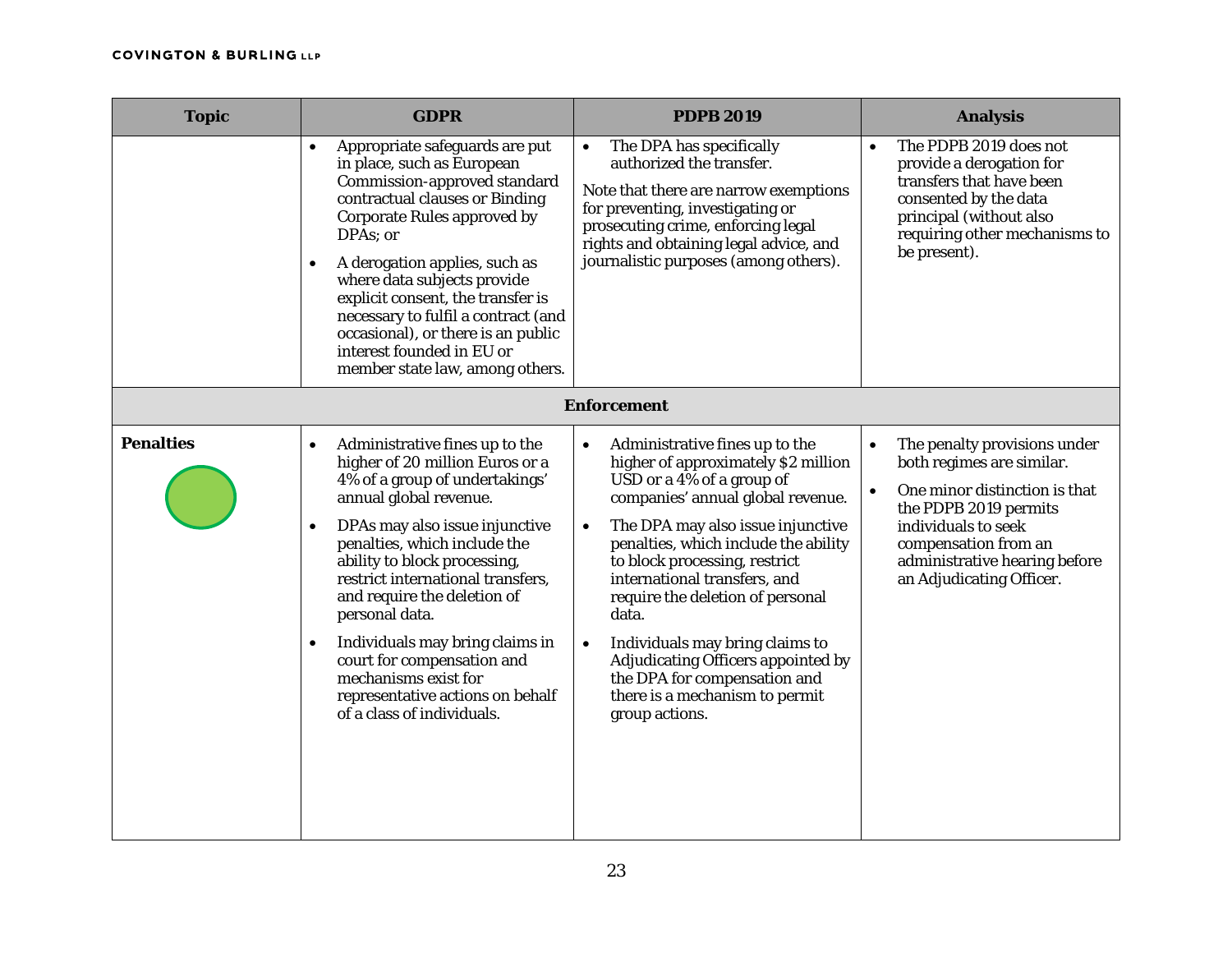| <b>Topic</b>                                 | <b>GDPR</b>                                                                                                                                                                                                                                                                                        | <b>PDPB 2019</b>                                                                                                                                                                                                                                                                                                                                                                                                                                                                                                                                    | <b>Analysis</b>                                                                                                                                                                                                             |
|----------------------------------------------|----------------------------------------------------------------------------------------------------------------------------------------------------------------------------------------------------------------------------------------------------------------------------------------------------|-----------------------------------------------------------------------------------------------------------------------------------------------------------------------------------------------------------------------------------------------------------------------------------------------------------------------------------------------------------------------------------------------------------------------------------------------------------------------------------------------------------------------------------------------------|-----------------------------------------------------------------------------------------------------------------------------------------------------------------------------------------------------------------------------|
|                                              |                                                                                                                                                                                                                                                                                                    | <b>Miscellaneous Provisions</b>                                                                                                                                                                                                                                                                                                                                                                                                                                                                                                                     |                                                                                                                                                                                                                             |
| <b>Anonymized Data</b>                       | Although not defined by the<br>$\bullet$<br>GDPR, anonymous data (which<br>cannot identify an individual by<br>means reasonably likely to be<br>used) falls outside of the scope of<br>the law (reasonable steps to re-<br>identify). In practice,<br>anonymization is a high<br>standard to meet. | Anonymized data is data that has<br>undergone an irreversible process<br>of transforming or converting<br>personal data to a form in which<br>an individual cannot be identified,<br>which meets the standards of<br>irreversibility specified by the<br>DPA.<br>The government may, in<br>consultation with the DPA, direct a<br>data fiduciary or data processor to<br>disclose anonymized data or other<br>non-personal data "to enable<br>better targeting of delivery of<br>services or formulation of<br>evidence-based policies" (S. 91(2)). | The PDPB 2019 includes novel<br>$\bullet$<br>provisions that could require<br>organizations to turn<br>anonymized data over to the<br>government.                                                                           |
| <b>Social Media</b><br><b>Intermediaries</b> | N/A<br>$\bullet$                                                                                                                                                                                                                                                                                   | Social media intermediaries must<br>enable the users who register their<br>services from India, or use their<br>services in India, to voluntarily<br>verify their accounts in a manner<br>prescribed by the government (S.<br>28(3)). Verified accounts would<br>need to obtain a "demonstrable<br>and visible mark of verification" (S.<br>$28(4)$ ).                                                                                                                                                                                              |                                                                                                                                                                                                                             |
| <b>Exemptions for</b><br><b>Research</b>     | The GDPR permits a number of<br>$\bullet$<br>exemptions for scientific or<br>historical research, archiving in<br>the public interest, and statistical<br>purposes, including:<br>Further processing for<br>$\circ$<br>such purposes may be                                                        | The DPA may exempt a class or<br>$\bullet$<br>research, archiving or statistical<br>processing from any provisions of<br>the PDPB 2019, if:<br>Compliance with the<br>$\circ$<br>provision would<br>disproportionately burden                                                                                                                                                                                                                                                                                                                       | The PDPB 2019 research<br>$\bullet$<br>provisions allow for the<br>possibility of wider exceptions<br>than what is permitted by the<br>GDPR, but much will depend<br>on how these provisions are<br>implemented by the DPA. |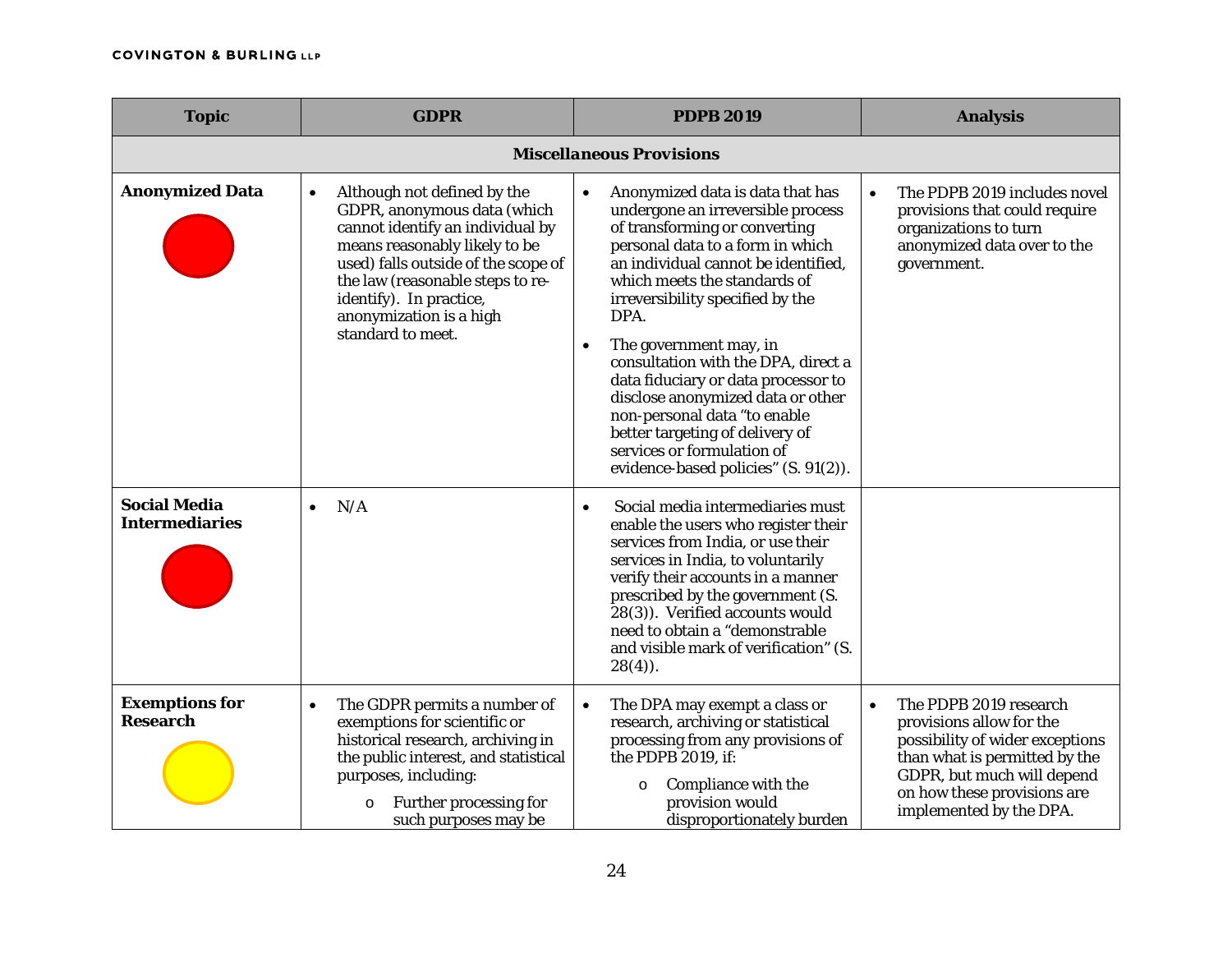| <b>Topic</b>                          | <b>GDPR</b>                                                                                                                                                                                                                                                                                                                                                                                      | <b>PDPB 2019</b>                                                                                                                                                                                                                                                                                                                                                     | <b>Analysis</b>                                                                                                                                                                                                                                                                                                                                                                          |
|---------------------------------------|--------------------------------------------------------------------------------------------------------------------------------------------------------------------------------------------------------------------------------------------------------------------------------------------------------------------------------------------------------------------------------------------------|----------------------------------------------------------------------------------------------------------------------------------------------------------------------------------------------------------------------------------------------------------------------------------------------------------------------------------------------------------------------|------------------------------------------------------------------------------------------------------------------------------------------------------------------------------------------------------------------------------------------------------------------------------------------------------------------------------------------------------------------------------------------|
|                                       | considered<br>"compatible";                                                                                                                                                                                                                                                                                                                                                                      | the purposes of<br>processing;                                                                                                                                                                                                                                                                                                                                       |                                                                                                                                                                                                                                                                                                                                                                                          |
|                                       | EU or Member State law<br>$\circ$<br>may permit controllers<br>to process sensitive data<br>for such purposes; and<br><b>EU</b> or Member State law<br>$\circ$<br>may provide derogations<br>from certain individual<br>rights.                                                                                                                                                                  | The purpose cannot be<br>$\circ$<br>achieved if the data is<br>anonymized;<br>The data fiduciary has<br>$\circ$<br>complied with a code of<br>practice to be issued by the<br>DPA on de-identification;<br>and                                                                                                                                                       |                                                                                                                                                                                                                                                                                                                                                                                          |
|                                       |                                                                                                                                                                                                                                                                                                                                                                                                  |                                                                                                                                                                                                                                                                                                                                                                      |                                                                                                                                                                                                                                                                                                                                                                                          |
|                                       | In order for the research<br>$\bullet$<br>exemptions to apply, controllers<br>must implement appropriate<br>safeguards, which may be<br>specified by law, such as<br>pseudonymization.                                                                                                                                                                                                           | The personal data will not<br>$\circ$<br>be processed in a manner<br>that gives rise to<br>significant harm or is used<br>to take a decision<br>concerning an individual.                                                                                                                                                                                            |                                                                                                                                                                                                                                                                                                                                                                                          |
| <b>Rulemaking</b><br><b>Authority</b> | National DPAs (and the EDPB)<br>$\bullet$<br>are may issue guidance clarifying<br>the application of provisions of<br>the GDPR, but the guidance is<br>non-binding.<br>Some limited areas of the GDPR<br>$\bullet$<br>are left to national law, such as<br>clarifying the conditions for<br>processing criminal record data<br>or adopting additional<br>derogations from certain<br>provisions. | Many provisions either permit<br>$\bullet$<br>either the Central Government or<br>the DPA to promulgate additional<br>rules or regulations that may<br>clarify PDPB 2019 requirements<br>and/or specify additional<br>requirements.<br>o A complete list of areas<br>where the Central<br>Government is authorized<br>to intervene is set out in<br><b>Annex A</b> . | A significant number of<br>$\bullet$<br>provisions leave authority to<br>the DPA to promulgate<br>regulations that may affect<br>important requirements.<br>The Central Government has<br>$\bullet$<br>broad discretion to form<br>policy, impose additional<br>requirements, remove<br>requirements from certain<br>entities, and to exercise control<br>over the operation of the DPA. |
|                                       |                                                                                                                                                                                                                                                                                                                                                                                                  | A complete list of areas<br>$\circ$<br>where the DPA is<br>authorized to form<br>additional rules, standards<br>or regulations is set out in<br><b>Annex B.</b>                                                                                                                                                                                                      |                                                                                                                                                                                                                                                                                                                                                                                          |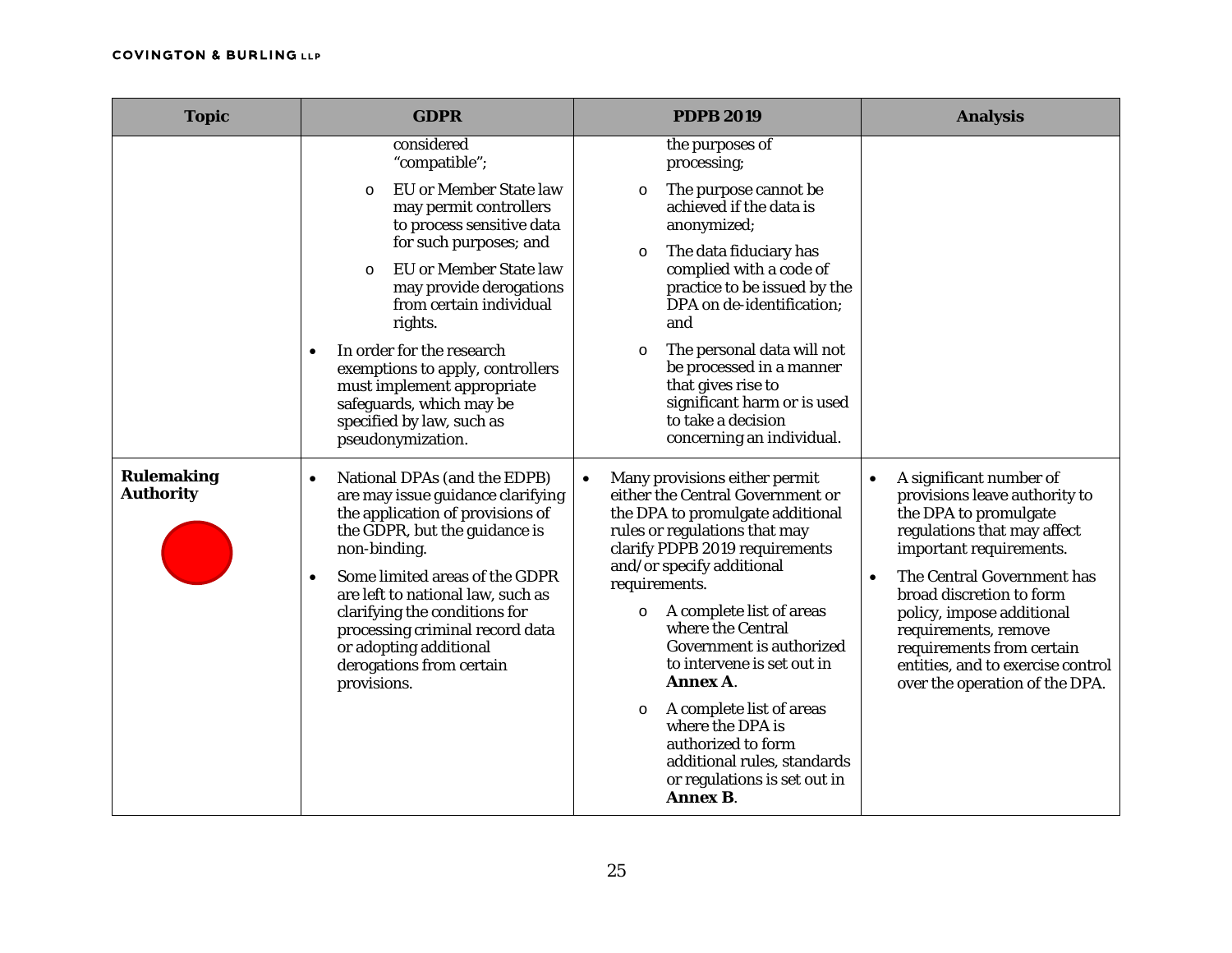| <b>Topic</b>                                       | <b>GDPR</b>                                                                                                                                                                                                                                                                                                                                                                                                                                                                                                                                                          | <b>PDPB 2019</b>                                                                                                                                                                                                                                                                                                                                                                                                                                | <b>Analysis</b>                                                                                                                                                                                                                                                                                                                                 |
|----------------------------------------------------|----------------------------------------------------------------------------------------------------------------------------------------------------------------------------------------------------------------------------------------------------------------------------------------------------------------------------------------------------------------------------------------------------------------------------------------------------------------------------------------------------------------------------------------------------------------------|-------------------------------------------------------------------------------------------------------------------------------------------------------------------------------------------------------------------------------------------------------------------------------------------------------------------------------------------------------------------------------------------------------------------------------------------------|-------------------------------------------------------------------------------------------------------------------------------------------------------------------------------------------------------------------------------------------------------------------------------------------------------------------------------------------------|
|                                                    |                                                                                                                                                                                                                                                                                                                                                                                                                                                                                                                                                                      | The DPA may also develop codes<br>$\bullet$<br>of practice to aid organizations in<br>complying.                                                                                                                                                                                                                                                                                                                                                |                                                                                                                                                                                                                                                                                                                                                 |
| <b>Application to Public</b><br><b>Authorities</b> | The GDPR applies to public<br>$\bullet$<br>entities, subject to narrow<br>exemptions:<br>Law enforcement and<br>$\Omega$<br>other "competent<br>authorities" are subject<br>to a separate, but similar<br>framework where they<br>are processing personal<br>data for law enforcement<br>purposes.<br>EU institutions are<br>$\cap$<br>subject to a separate but<br>similar framework.<br><b>Activities that fall</b><br>$\Omega$<br>outside the scope of EU<br>law, such as national<br>security and intelligence<br>services, are subject only<br>to national law. | The PDPB 2019 generally applies<br>to public agencies as well as<br>private parties.<br>However, the Central Government<br>has broad authority to exempt any<br>government agency from any or all<br>provisions in the interest of<br>sovereignty, security, public order,<br>integrity of the state and friendly<br>relations with foreign states, or for<br>preventing incitement of<br>cognizable offences against the<br>foregoing (S. 35). | The PDPB 2019 grants the<br>$\bullet$<br>government broad authority to<br>exempt itself and its agencies<br>from any or all requirements.<br>The purposes for which a<br>$\bullet$<br>government agency include<br>"incitement" of offences<br>against the state, which could<br>conflict with rights of<br>association and free<br>expression. |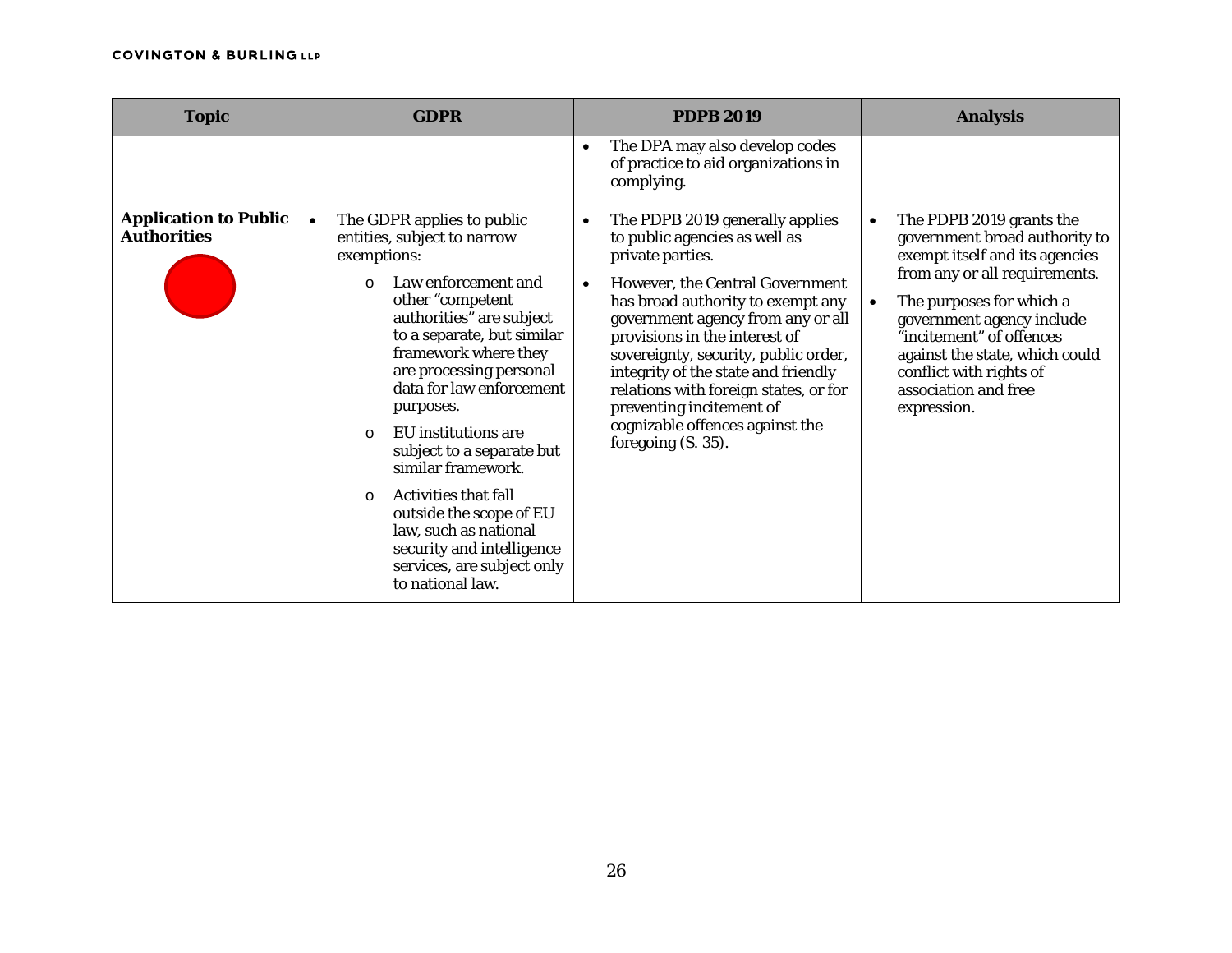#### **ANNEX A**

### **Powers of the Central Government**

- S. 1(2) The Central Government may decide the law's effective data and may set different effective dates for different provisions.
- S. 15(1) The Central Government (in consultation with the DPA) may designate additional categories of sensitive personal data.
- S. 26(4) The Central Government may designate social media intermediaries as "significant data fiduciaries."
- S. 33 The Central Government may define "critical personal data," which is subject to the localization requirement.
- S. 34(1)(b) The Central Government (in consultation with the DPA) may designate a country, international organization or class of entities in a country as "adequate" for the purposes of transferring sensitive personal data.
- S. 34(2)(b) The Central Government may permit transfers of critical personal data where it determines that the transfer does not affect India's security and strategic interests.
- S. 35 The Central Government may exempt any agency of the Government from any or all of the provisions in the PDPB 2019.
- S. 37 The Central Government may exempt any data processor or class of data processors, where the processor processes only data relating to individuals outside India pursuant to a contract with a person or entity outside of India.
- S. 42(1) The Central Government may appoint the Chairperson and Members of the DPA.
- S. 44(1) The Central Government has the authority to remove the Chairperson and any Member of the DPA.
- S. 62(2) The Central Government may specify the number of Adjudicating Officers as well as the manner and terms of their appointment and their jurisdiction, among other requirements "as the Central Government may deem fit."
- S. 64(8) The Central Government may specify the procedure for hearing a complaint to the DPA.
- S. 67(1) The Central Government is tasked with establishing an Appellate Tribunal for appeals from the Adjudicating Officer.
- S. 78 The Central Government may appropriate to the DPA the amount of funds "as it may think fit for the purposes of this Act."
- S. 86 The Central Government may issue policy directions to the DPA "as it may think necessary in the interest of the sovereignty and integrity of India, the security of the State, friendly relations with foreign States or public order."
- S. 91(1) The Central Government remains free to frame any policy for the digital economy that does not govern personal data.
- S. 91(2) The Central Government (in consultation with the DPA) may direct any data fiduciary or data processor to disclose any anonymized data or other non-personal data.
- S. 92 The Central Government may prohibit a data fiduciary from processing biometric data.
- S. 93(1) The Central Government may make rules to carry out the provisions of the PDPB 2019.
- S. 97(1) The Central Government may remove any inconsistencies "as may appear to be necessary or expedient."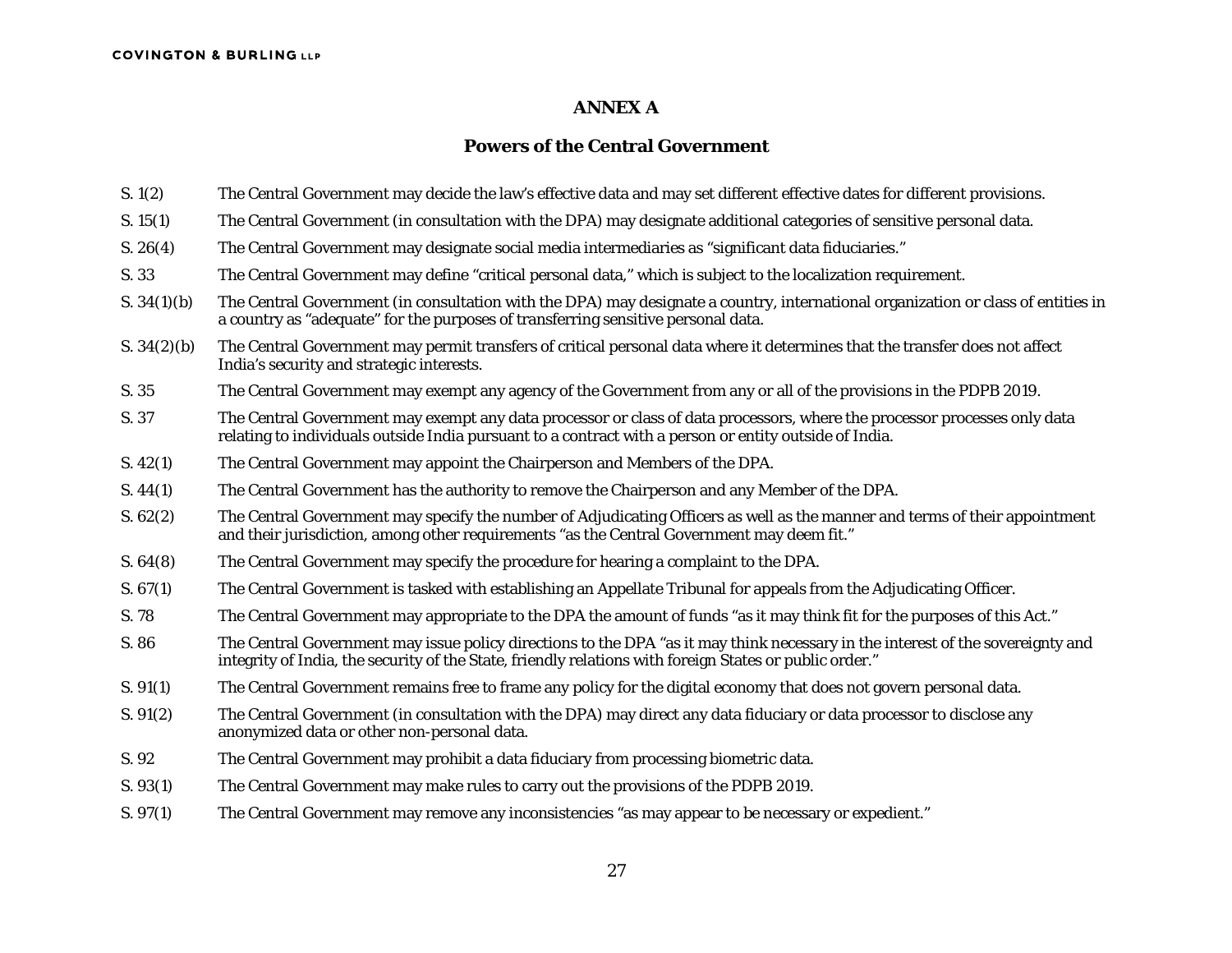### **ANNEX B**

### **Areas Where Discretion Is Accorded to the DPA**

- S. 3(2) The DPA may establish standards of anonymization.
- $S. 7(1)(n)$  Regulations may specify additional information that must be included in privacy notices.
- S. 9(4) Regulations may specify how personal data must be deleted when it is no longer required.
- S. 14(1) Regulations may specify "reasonable purposes" for processing personal data without consent, which take into account a number of listed factors. Where the DPA establishes reasonable purposes, it must also set out safeguards for such processing.
- S. 15(2) The DPA may (by regulations) specify additional safeguards or restrictions for processing sensitive personal data.
- S. 16 The DPA may (by regulations) specify how to conduct age verification of children, how to obtain parental consent, when a data fiduciary will be classified as a "guardian data fiduciary," and how the children's provisions will apply to counselling and child protection services.
- S. 17(3) Regulations may specify how to comply with the access right."
- S. 18 Regulations may specify how to comply with correction and erasure requests.
- S. 21 Regulations may specify the time period for responding to a request and any fees that may be charged.
- S. 22(2) The DPA may (by regulations) specify a process for obtaining certification of a privacy by design policy.
- S. 23(1) Regulations may provide further detail on transparency requirements.
- S. 24(2) Regulations may specify how to comply with information security requirements.
- S. 25(3) Regulations may specify the time period for reporting breaches.
- S. 26 The DPA may notify a data fiduciary (or class thereof) as a significant data fiduciary based on a factors enumerated in the PDPB 2019. The DPA may also classify significant data fiduciaries, notwithstanding the enumerated factors, where it considers there to be a significant risk of harm.
- S. 27(2) The DPA may (by regulations) specify the circumstances where a DPIA would be required and where a data auditor may be required to conduct the DPIA.
- S. 28(1) Regulations may specify the form and manner of maintaining records of processing.
- S. 29(3) The DPA shall (by regulations) specify the form and procedure for conducting data audits.
- S. 29(6) The DPA shall (by regulations) establish the criteria for assigning a data trust score.
- S. 29(7) The DPA may direct any data fiduciary to conduct an audit where a processing activity is likely to cause harm, even if other criteria are not met.
- S. 34(1)(c) The DPA may permit the transfer of any sensitive personal data or class of such data outside of India for any specific purpose.